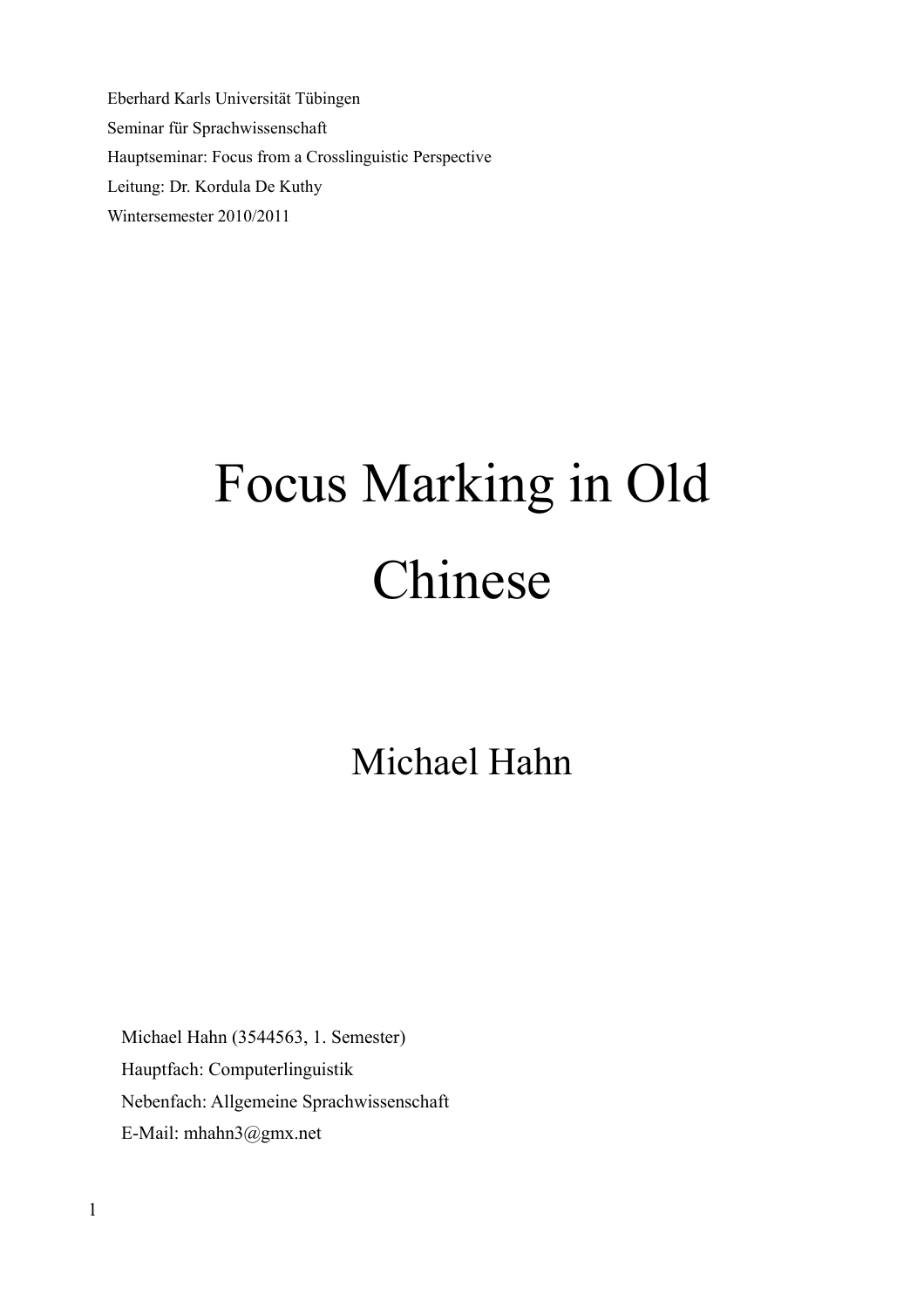A recurrent topic in the recent discussion on Chinese historical syntax has been a type of SOV sentences which is amply attested in Old Chinese. Several articles have appeared that examine synchronic and diachronic aspects of the syntax of this construction, which is often implicitly or explicitly claimed to be a focus construction. However, there is no empirical study of how the construction interacted with information structure and what types of focus could be expressed. This paper adresses this question and will attempt to give a first approximation to an answer. I will examine semantic and information-structural aspects of a data sample taken from texts reflecting discourse and analyze how the focus construction interacts with them to get a more precise picture of the role of the construction in information structure.

# **(1) Introduction**

#### (1.1) Old Chinese

The term *Old Chinese* (*Shànggǔ Hànyǔ*) as defined by Wang (1956) comprises the Chinese language from the earliest written records, the oracle bone inscriptions of the  $13<sup>th</sup>$  to  $11<sup>th</sup>$  centuries B.C., to the end of the Han Dynasty (220 A.D.). The language we will look at here is restricted to the *Western Zhou* (about 1000-770 B.C), the *Spring and Autumn* (770-476 B.C.) and the *Warring States* (476-221 B.C.) periods. The choice not to cover earlier texts is motivated by the fact that Western Zhou texts are the first Chinese documents containing records of discourse. On the other hand, we will not cover texts later than the unification of China in 221 B.C. since the written language of the following centuries was modelled after the Warring States language and hence does not reflect authentic linguistic features of the spoken language. The focus of the study will be on the Warring States period, whose corpus not only provides by far the largest part of the relevant material, but also contains a large amount of discourse. The earlier material consists of several hundred short formulaic texts, an extensive collection of poems known as *Shijing*, a small number of historical records and some texts purporting to report royal speeches and conversations between kings and nobles. Almost only texts from the last group, mostly from the Western Zhou period, provide clear data for the study of information structure.

During the eight centuries studied, the language was subject to considerable linguistic change, and at least Warring States texts show strong dialectal variation. Only a small amount of syntactic variation and development has been noted with respect to the focus construction, but we will show that additional variation can be observed in semantics and information structure.

Unless specified differently, the examples and their English translations are from the database of Harbsmeier et al. (2010). Some translations were altered to make the example more transparent. The dating given for each examples is intended only to give a general orientation and datings for examples from the *Shangshu* and *Yizhoushu* collections, which contain many texts of uncertain age or even authenticity, are only tentative and might be wrong by one or more centuries. In inscriptional data, the Chinese characters given are the usual substitutes for inscriptional characters (e.g., 唯 *wéi* for inscriptional **隹**) as given in the edition I have used.

Old Chinese was an isolating language with strict word oder. Subjects almost always preceded the verb (1-3). Complements of verbal and prepositional heads displayed a somewhat mixed behaviour. Usually, they followed the head (1), but pronominal and interrogative arguments and most types of modifiers could or had to precede it (2-3). Noun phrases were strictly head-final; modifiers could be marked with the attribute particle  $\dot{\mathcal{Z}}$  *zhī* (3). Tense, mood, aspect and even diatheses are often unmarked (1-3); pronominal subjects and to some extent pronominal complements could be dropped (4):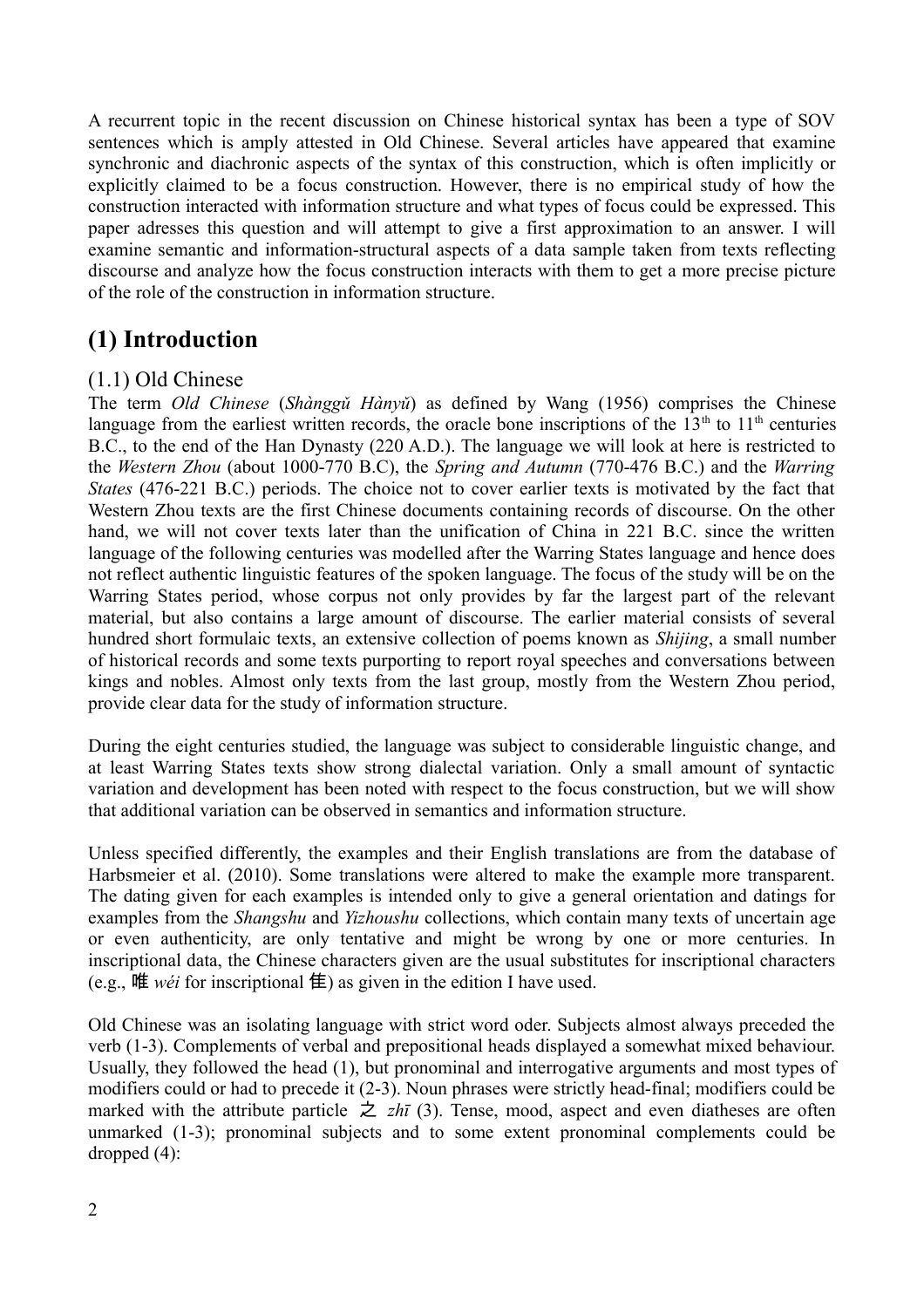- (1) 天 與 之 天下 tiān yǔ zhī tiānxià Heaven give him world Heaven gave him the world. *(Mengzi, 4th century)*
- (2) 寡 人 是 問 guǎ rén shì wèn lonely person this inquire The Lonely Person (i.e., Our Majesty) will inquire about this. *(Zuozhuan, 5th century)*

(3) 陳 侯 之 弟 黃 自 楚 歸 于 陳 [NP Chén hóu zhī dì Huáng] [PP zì Chǔ] guī [PP yú Chén] Chen marquis ATTR younger.brother Huang from Chu return to Chen Huang, the younger brother of the marquis of Chen, returned from Chu to Chen. *(Chunqiu, 6th century)*

#### (1.2) The Construction

The construction we will examine features in its basic form a preverbal complement NP. Starting from the Western Zhou period, the complement was followed by a word which I will gloss as 'PRON' (the preposed complement will be printed in boldface in this and all subsequent examples):

(4) 其 父母 之 不 親 也 [**qí fù-mǔ]** zhī bù qīn yě his parents PRON not love ASP He does not love his parents. *(Han Feizi, 3rd century)*

This word usually is either the third-person object pronoun  $\geq zh\bar{i}$  or the demonstrative 是 *shì*. Which of the two morphemes is used depends on several factors such as whether there is a negation marker and whether the preposed element is a pronoun (Meisterernst 2010). In earlier texts, other markers, some of which seem to be of pronominal origin, are found, too (Yi 1989, 456).

Preposed complements could be preceded by a group of mostly aspectual or modal words for which I will use the term *Focus-Sensitive Particle*. Of particular importance is the word *wéi* (維, 唯, 惟, 隹 ) and its negation *fēi* 非. *Wéi* was the standard copula in early Old Chinese and also appeared in VPinitial positions, possibly with a modal meaning. While *fēi* remained the standard negative copula, the copular usage of *wéi* became largely obsolete by the seventh century B.C. and its meaning shifted to "only", while retaining some of its old syntactic behavior. Other words acting as focussensitive particles are the prospective 將 *jiāng*, the modal 必 *bì* "necessarily", 固 *gù* "certainly" (Meisternst 2010, 85) and in earlier Old Chinese the prospective or modal  $\sharp$  *qi* and the injunctive 惠 *huì* (Djamouri 2004):

(5) 余 必 臣 是 助 yú bì **chén** shì zhù I certainly<sub>F</sub> subject PRON assist I will certainly assist the subjects. *(Zuozhuan, 5th century)*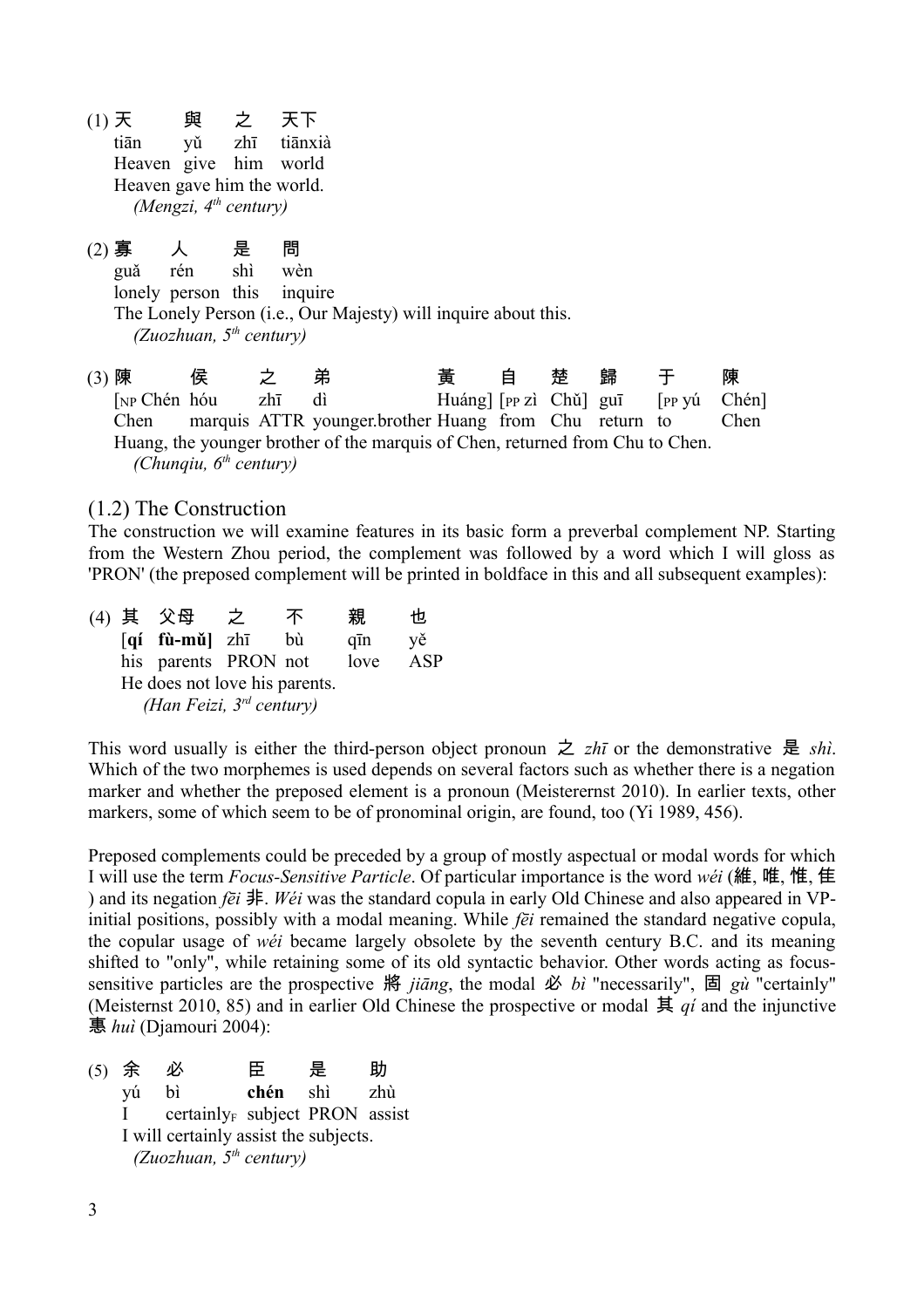The DMC is not restricted to complement NPs. PPs could participiate in the same construction and Herforth (2001) has shown that they could show special syntactic features that have not yet been sufficiently studied. Furthermore, the subject could be marked by a focus-sensitive particle or the demonstrative 實 *shí*, or both markers at the same time:

(6) 非 知 之 實 難 fēi [**zhī zhī]** shí nán  $not_{E}$  know it PRON be difficult To know it is not difficult. *(Zuozhuan, 5th century)*

Complement and subject marking are often separated in the literature, but I will argue below that their effects on information structure and semantics are similar. I will refer to the construction by the neutral term *dependent marking construction* (DMC)*.* This term is preferable to terms like *Focus Construction* or *Object Preposing* since both arguments and adjuncts can be marked and since I will argue that the construction did not always mark the dependent as focussed.

#### (1.3) Previous Work

In the Chinese grammatical literature, the construction for complements is usually discussed in the context of word order as an instance of preverbal object placement, cf. Wang (1956) 417-422, Ma (1983) 129-133, Yi (1989), Yang and He (2001) 799-809. Syntactic aspects of the construction have been examined in detail, among others, by Pulleyblank (1960), Yin (1985), Peyraube (1997), Herforth (2001), Djamouri (2004) and Meisterernst (2010).

On the other hand, the role of the construction in information structure has not yet been studied in detail. It is often implicitly or explicitly assumed, especially by western sinologists, that the construction involves focussing. Gabelentz (1881) already states that the construction was used to mark "scharfe Herausstellung"; according to Pulleyblank (1960), the structure marks "prominence". Western translators sometimes render it by the English cleft construction, in particular if a focussensitive particle is used. Herforth (2001) shows that the construction could mark narrow focus, in particular a contrast between a proposition and a contextual assumption from which it differs only with respect to one element. Xu and Li (1993) assume that the construction marks focus and is related to preposing of pronominal complements in interrogative and negative contexts.

Meisterernst (2010), the most comprehensive analysis of the MDC for complements, argues that it represents four distinct underlying structures: a cleft construction in which the copula 唯 *wéi /* 非 *fēi* could be used, a focalization construction without a focus-sensitive particle, fronting of interrogative complements and an idiomatic expression with 謂 *wèi* "call". Only the first two ones are classified as focus constructions, which Meisterernst assumes to require contrastive contexts.

### **(2) The Study**

#### (2.1) Marked Complements

In the data, the distribution of complements in the marked position of the DMC is far from uniform. While they are amply attested in the Oracle Bone Inscriptions from the  $13<sup>th</sup>$  to  $11<sup>th</sup>$  centuries B.C., the phenomenon is rare in Western Zhou texts. Only a handful of examples from traditional texts and an even smaller number of difficult passages from inscriptions, which might be instances of the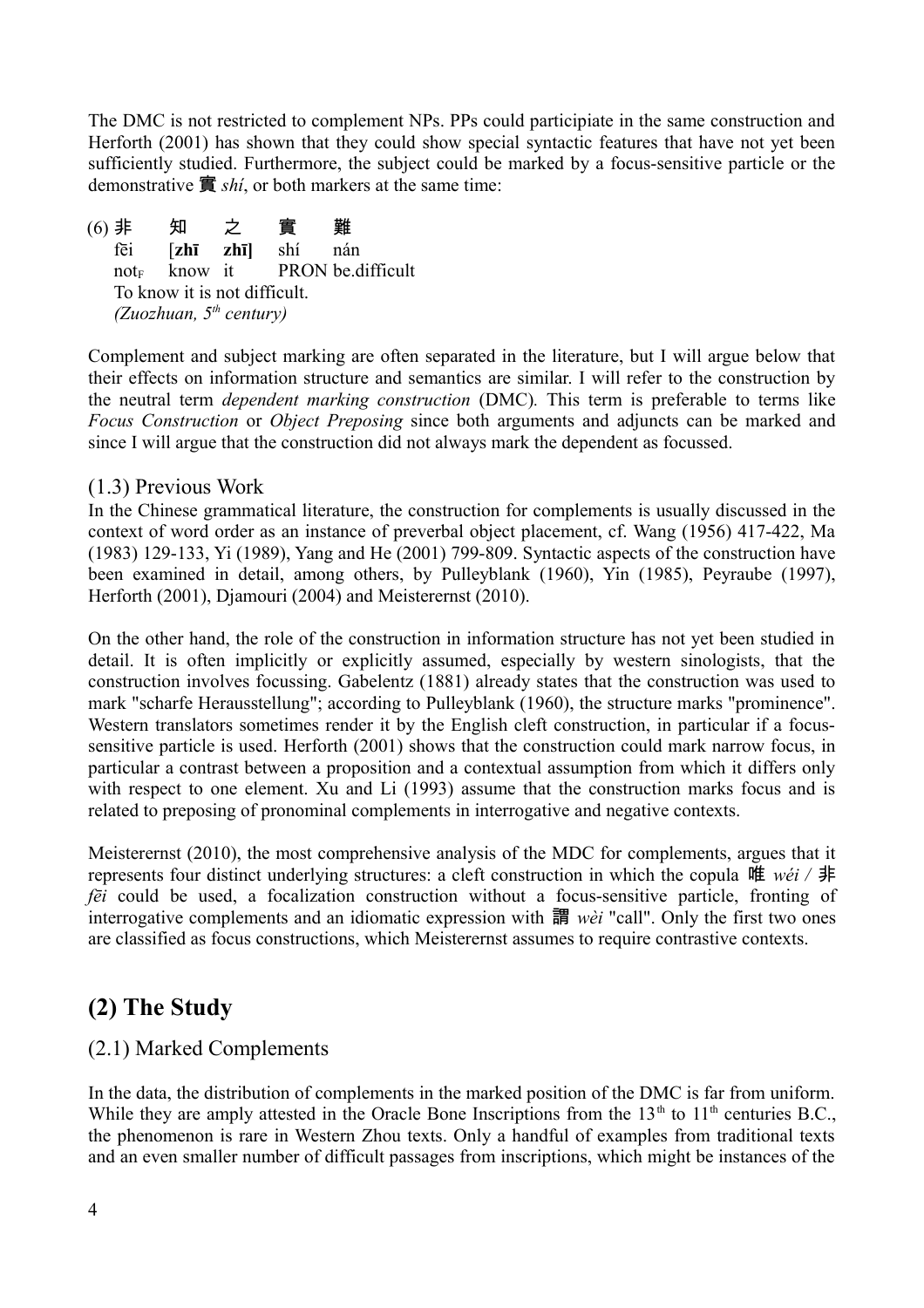construction, are known. This fact might be due to the the formal nature of all surviving texts from this epoch, which may have caused writers not to use structures which typically marked information structure in spoken language. Nevertheless, starting with the Spring and Autumn Period, the structure became more common in all types of texts, including poetry, narratives and even inscriptions on votive vessels. Therefore, this section will concentrate on Warring States texts, with earlier examples added where they could be found.

#### **(2.1.1) Contrastive Focus**

As mentioned above, previous work assumes that the DMC essentially marks contrastiveness. In this section, I will present a typology of contrastive focus.

#### **2.1.1.1 Contrastive Pattern A**

In a widespread biclausal pattern, there are two propositions differing only by one role. The falseness of one proposition is used to derive the contextually unexpected falseness of the other one. Consider (7). A duke asks the philosopher Guan Zhong whether Prince Kai Fang is a good officer. Guan Zhong points out that Kai Fang does not obey the duties of filial piety and infers from this that he cannot serve the duke:

(7) *"But how about Prince Kai Fang of Wei?" Guan Zhong said: "He is not acceptable. Between Qi and Wei there is no more than a ten-day's journey, but in order to serve you and because he wanted to please you, he did not once go back to see his parents in fifteen years: this is not a proper humane attitude.* 

|                              |  | 「其り父母」という不                    |  | 親 | 也. |          | 能    | 親    | 君    | 平                                                                                                           |
|------------------------------|--|-------------------------------|--|---|----|----------|------|------|------|-------------------------------------------------------------------------------------------------------------|
|                              |  | qí fù-mǔ zhī bù qīn           |  |   | vě | vòu      | néng | aīn  | 1ūn. | hū                                                                                                          |
|                              |  | his parents PRON not love ASP |  |   |    | then can |      | love |      | ruler INTERROG                                                                                              |
|                              |  |                               |  |   |    |          |      |      |      | If he cannot cultivate a close relationship with his <b>parents</b> , how can he go on to cultivate a close |
| relationship with his ruler? |  |                               |  |   |    |          |      |      |      |                                                                                                             |

*(Han Feizi, 3rd century)*

It can be seen that the dependent marking construction is applied in the first clause only. This distinction has an analogue in information structure. The contextually salient proposition introduced by the initial question is "*he can have a close relationship with the duke*", while the proposition "*he can have a close relationship with his parents*" can be seen as composed of the expression "*λx.he can have a close relationship with x*" and the new referent "*parents*", i.e. the complement in the second clause is given and syntactically unmarked, while the complement in the first clause is new and syntactically marked. Examples with this correlation between information structure and syntax are not uncommon. The following example occurs in a very similar context, the behavior of the complements is completely analogous and the second clause is again realized as a rhetorical question:

|  | (8) 今 夫 豎刁 [其 身] 之   不 愛                                                        |  |  | 焉 | 能 | 愛 君 |  |
|--|---------------------------------------------------------------------------------|--|--|---|---|-----|--|
|  | jīn fū Shù Diāo qí shēn zhī bù ài yān néng ài jūn?                              |  |  |   |   |     |  |
|  | now this Shu Diao his body PRON not love how can love ruler                     |  |  |   |   |     |  |
|  | Now, Shu Diao does not even love his own body. How will he be able to love you? |  |  |   |   |     |  |
|  | (Guanzi, $4^{th}$ century)                                                      |  |  |   |   |     |  |

There are other biclausal examples where the parallelism between the two clauses is not expressed directly in the syntax, although the effects on information structure on the use of the focus construction are similar to the preceding cases. In (9), the Duke of Yu claims that there is no danger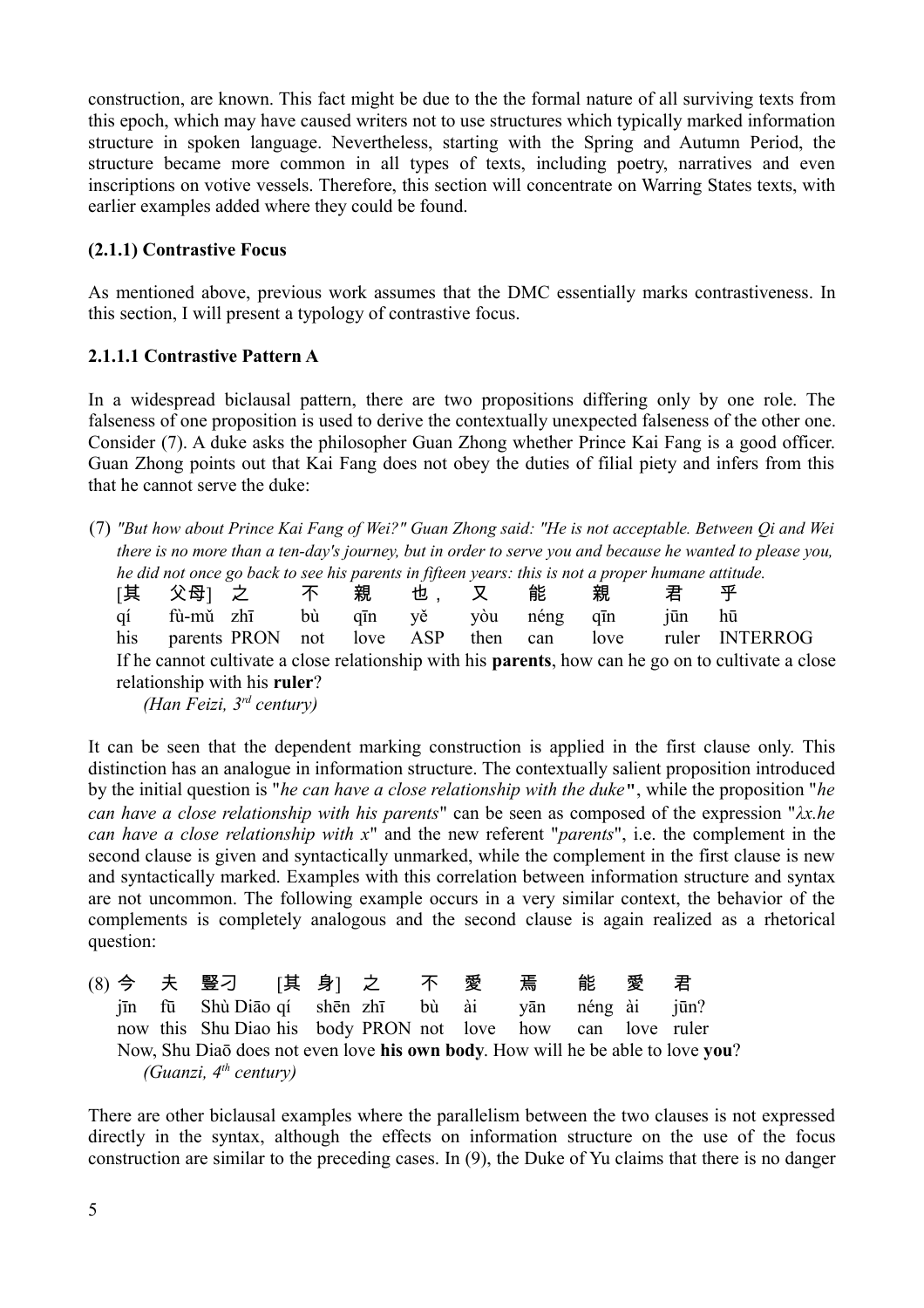of an attack by the state of Jin, but his minister points out that Jin has already attacked another state despite its historical importance, inferring from this that the situation is dangerous also for the less important state of Yu:

(9) *The marquis of Jìn again borrowed a way through Yú to attack Guó [...] The duke said, "The princes of Jìn and Yú are descended from the same ancestor. How should Jìn injure us?" The minister replied, " (The founders of Guo were ministers of the first king of the current dynasty and their merits are still widely recognized)*

| 將                                                                           | 虢   | 是   | 滅                                       | 何  | 愛  | 於  | 虘? |  |  |
|-----------------------------------------------------------------------------|-----|-----|-----------------------------------------|----|----|----|----|--|--|
| jiāng                                                                       | Guó | shì | miè                                     | hé | ài | vú | Yú |  |  |
|                                                                             |     |     | $ASP_F$ Guo PRON extinguish how love to |    |    |    | Yu |  |  |
| If it extinguishes $Gu6$ , what love is it likely to whow to $Y\acute{u}$ ? |     |     |                                         |    |    |    |    |  |  |
| (Zuozhuan, $5th$ century. Transation altered)                               |     |     |                                         |    |    |    |    |  |  |

In this example, the proposition "*Jin attacks Guo*" is given before the beginning of the dialogue by the narrator and can be assumed to be present in the background of the conversation, whose main concern, however, is to decide the truth of "*Jin will attack Yu*". Thus, the proposition with x = *Guo* is contextually less salient and receives focus marking.

#### **2.1.1.3 Contrastive Pattern B**

In another group of examples involving a contrast between two propositions composed of a common expression *λx.A(x)* and an individual, both the unexpected falseness of proposition *A(a)* and the unexpected truth of proposition *A(b)* are marked with the dependent marking construction, often together with the focus-sensitive 唯 *wei* or its negative counterpart 非 *fei*. In (10), it should be expected that Xun Shou wants to get his son back, but unexpectedly, his arrows seem to be more important to him, i.e. A can be paraphrased as "*λx. considers x most important*". The default assumptions inferred from world are  $A(son)$  and  $\neg A(arrow)$ , which contrast with the truth of *¬A(son)* and *A(arrow)*:

- (10) *Xiong Fuji of Chu took Zhi Ying prisoner. Zhi Ying's father Xun Shou [...] set out with the men of his clan to recover his son. [...] Each time Xun Shou made ready to shoot, if he saw that the arrow was an especially good one, he set it aside in the quiver strapped to (his carriage driver) Wei Yi's back. Wei Yi remarked to him angrily,*
	- 非 子 之 支 求, 而 蒲 之 愛 fēi zǐ zhī qiú ér pú zhī ài not<sub>E</sub> son PRON search CONJ **arrow** PRON love Instead of trying to get your son back, you are caring about arrows! *(Zuozhuan, 5th century)*

In (11), which is largely parallel to (10), the unexpected corectness of the second proposition is marked by 唯 *wéi*:

(11) *When Ganzi went to Jin, the duke changed his house into a new one, so that it was completed on his return. After he had made his acknowledgments, however, he pulled the house down, rebuilt the dwellings in the neighbourhoods as they had been before, and sent to the old residents to return to them. He said, There is the common saying*

| まいます いちじょう かんしゃ かんしゃ かんしゃ まんしゃ まんしゃ まんしゃ まんしゃ まんしゃ まんしゃ まんしゃ |                                                                                   | 唯鄰是卜 |  |
|--------------------------------------------------------------|-----------------------------------------------------------------------------------|------|--|
|                                                              | fēi zhái shì bǔ wéi lín shì bǔ                                                    |      |  |
|                                                              | $not_F$ house PRON make-divination WEI <sub>F</sub> neighbor PRON make-divination |      |  |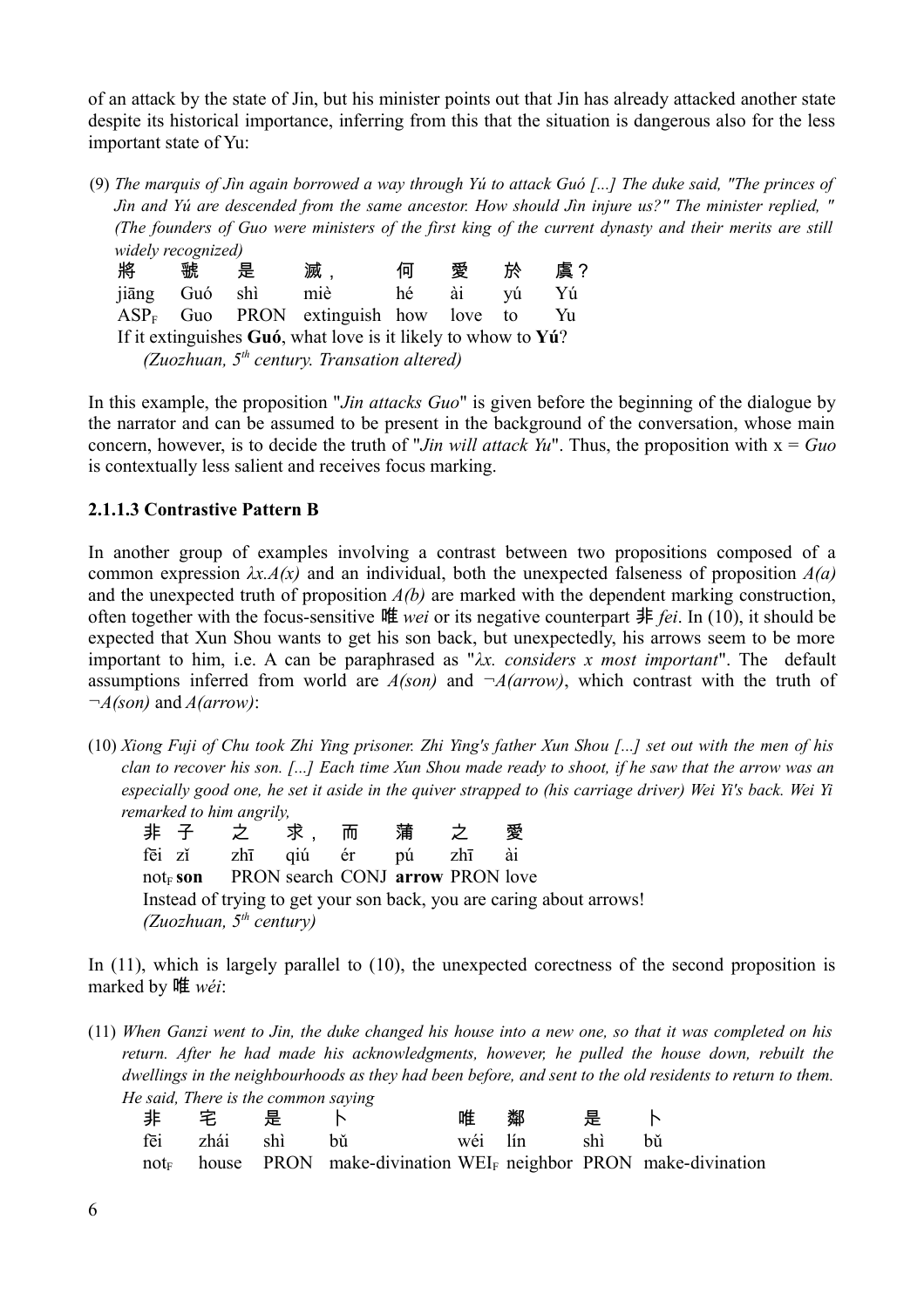'It is not about the **house** that the oracle is consulted but about the **neighbours**. *My friends, the oracle was formerly consulted about this neighbourhood. To go against the divination is inauspicious. (Zuozhuan, 5th century)*

In (12), there are two contrasted propositions, but the propositions are not expressed in a parallel manner as in the preceding examples and only the second proposition is marked by the dependent marking construction. In an address before a battle, a king points out that the king of the enemy dynasty employs criminimals rather than his relatives as officers:

(12) *He destroys and rejects his still living uncles and uterine brothers and does not promote them.* 

惟 四方 之 多 罪 逋 逃 是 崇 是 長 wéi [sì-fāng zhī duō zuì bū táo] shì chōng shì cháng WEI<sub>F</sub>world ATTR many crime flee escape PRON honor PRON respect 是 信 是 使 是 以 為 大 夫 卿 士 shì xìn shì shǐ, shì yǐ wéi dà fú qīng shì PRON trust PRON employ PRON as take great man minister officer He respects **those from all over the world who had to flee because of great crimes,** them he trusts and them he employs, them he has for dignitaries, ministers and officers *(Shangshu, Mushi; 8th century?, translation adapted from Meisterernst 2010)*

But still, the information structure is similar to the preceding examples. The common expression could be paraphrased as "*the king employs x as officers*", where the truth under the assignment  $x =$ *relatives* is contextually assumed. The fact that only the assignment  $x = *criminals*$  is marked by the focus construction could be motivated by the fact that this assignment is completely unexpected and that the referent "criminals" is not introduced before.

In other examples, the relationship between the two propositions is much less explicitly marked. The truth of a proposition is contextually assumed but not uttered, and the speaker asserts that a certain role in the proposition should be assigned to a different entity. In (13), the robbers assume that the man they have killed is whom they believed to kill, but Jizi asserts that this assumption is wrong:

(13) *Duke Xuān ordered Jízǐ to go on a mission to Qí, and ordered thieves to lie in wait so as to kill him [...] (In order to save Jizi's life, his brother) Shòuzǐ gave Jízǐ wine to drink and then, placing Jízǐ's banner on his own carriage, he set out ahead of Jízǐ. The robbers accordingly killed him. When Jízǐ arrived on the scene, he said*

|                                                    | 我之求也,此何             |  |  |  |                                 | 罪?  |  |  |
|----------------------------------------------------|---------------------|--|--|--|---------------------------------|-----|--|--|
|                                                    | wǒ zhī qiú yě cǐ hé |  |  |  |                                 | zuì |  |  |
|                                                    |                     |  |  |  | I PRON want ASP this how guilty |     |  |  |
| I'm the one you want, what fault has he committed? |                     |  |  |  |                                 |     |  |  |
| (Zuozhuan, $5^{th}$ century)                       |                     |  |  |  |                                 |     |  |  |

#### **2.1.1.4 Contrastive Pattern C**

There is another group of examples where a correct assignment is chosen from a set of alternatives which may contain more than two members. Unlike Type B, the background does not contain a preference for one assignment. The following two examples illustrate this usage in the context of divination, where the outcome is not known in advance. In (14), a duke asks the oracle in which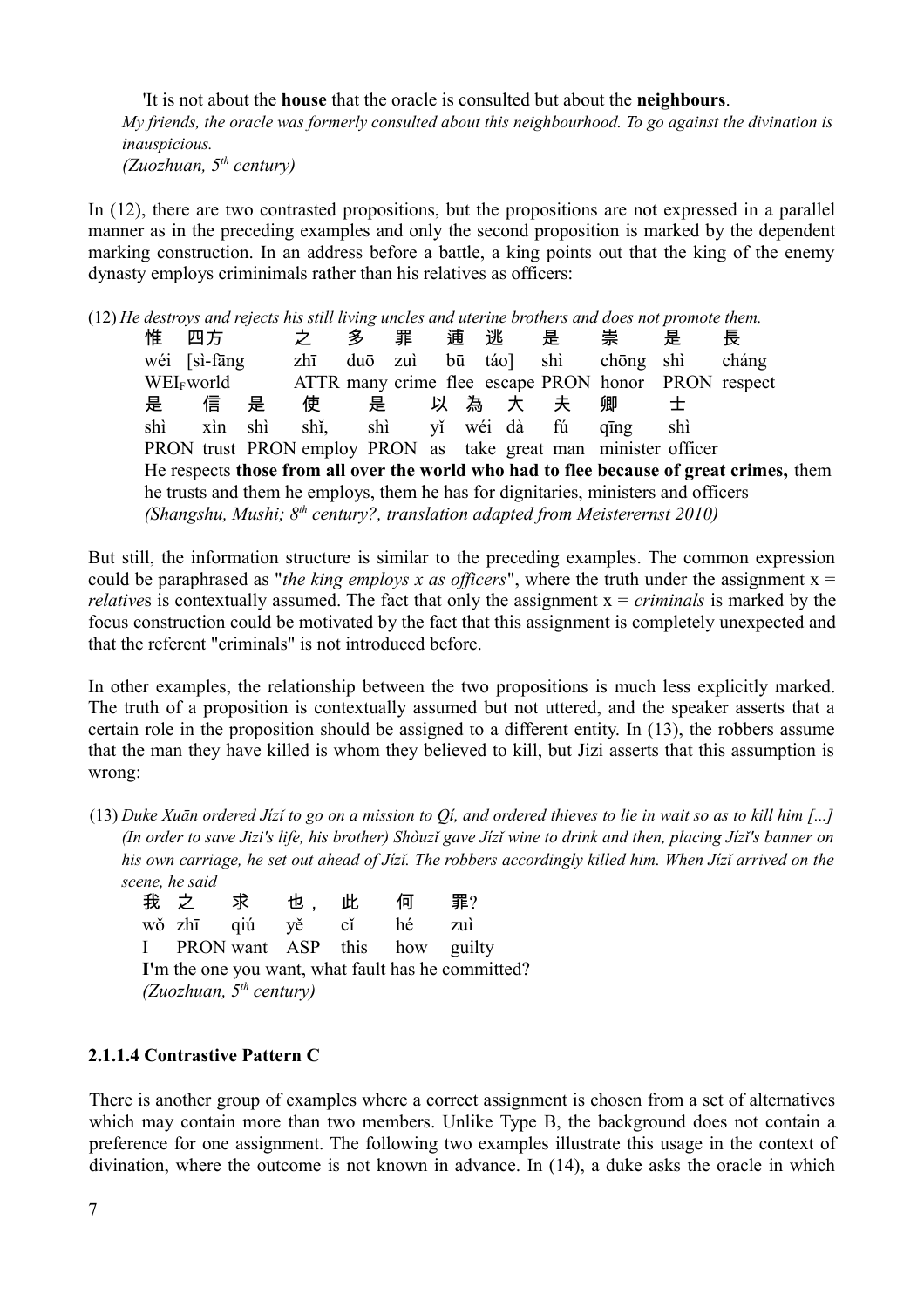region from a given set of alternatives the new capital should be built and reports the result to the king, using the dependent marking construction:

(14) *I prognosticated about the region of the Lí river north of the Hé; I then prognosticated about the region east of the Jiàn river and the west of the Chán river;*

惟 洛 食 wéi Luò shì WEI<sup>F</sup> Luo order but it was (the region of) Luò that (the oracle) ordered *Again I prognosticated about the region east of the Chán river;*  亦 惟 洛 食 yì wéi Luò shì again WEI<sup>F</sup> Luo order but again, it was (the region of) Luò that was ordered. *(Shangshu, Luogao, 10th century)*

In (15), the duke asks the oracle whether the king, who is suffering from serious illness, is about to die. The set of contextually given alternatives is therefore {*king will die, king will survive*}. The oracle chooses the auspicious alternative:

(15)*The duke said: According to the content (of the oracles), your Majesty king will suffer no harm. (The king said:) I, the little child, have obtained a new mandate from the Three Kings (i.e. a new spell of life),*

惟 永 終 是 圖 wéi [yǒng zhōng] shì tú WEI<sub>F</sub> eternal end PRON plan for a **distant** end I shall plan *(Shangshu, Jin Teng, 7th century?)*

#### **2.1.1.5 Contrastive Pattern D**

There is evidence that another type of contrastive interpretation could be marked by the dependent marking construction:

| 我<br>(16) | 文   |                                     |   | 為  | 子  | 武  |                                 | 為   | 弟                                |
|-----------|-----|-------------------------------------|---|----|----|----|---------------------------------|-----|----------------------------------|
| wŏ        | Wén | wáng zhī wéi                        |   |    | zĭ | Wŭ | wáng zhī                        | wéi | dì                               |
|           |     | Wen king PRON be for son            |   |    |    | Wu |                                 |     | king PRON be for younger brother |
|           |     | I am the son of King Wen,           |   |    |    |    | the younger brother of King Wu, |     |                                  |
| 成         | 王   | 之                                   | 為 | 叔父 |    |    |                                 |     |                                  |
|           |     | Chéng wáng zhī wéi shū-fù           |   |    |    |    |                                 |     |                                  |
|           |     | Cheng king PRON befor uncle         |   |    |    |    |                                 |     |                                  |
|           |     | and the <b>uncle</b> of King Cheng. |   |    |    |    |                                 |     |                                  |
|           |     | (Xunzi, $3^{rd}$ century)           |   |    |    |    |                                 |     |                                  |

There are three consecutive clauses sharing a common semantic expression which can be formalized as  $A = " \lambda x \lambda P$ . I am P of x". The three clauses give different pairs  $\langle x, P \rangle$  ( $\langle$ Wen, son $\rangle$ ,  $\langle W_u, \text{brother} \rangle$  and  $\langle \text{Cheng}, \text{uncle} \rangle$  making  $A(x, P)$  true. The next example is similar:

(17) *Guǎn Zhòng said: "If things turn out as you say, Sir,*

我 且 賢 之 用, 能 之 使, 勞 之 論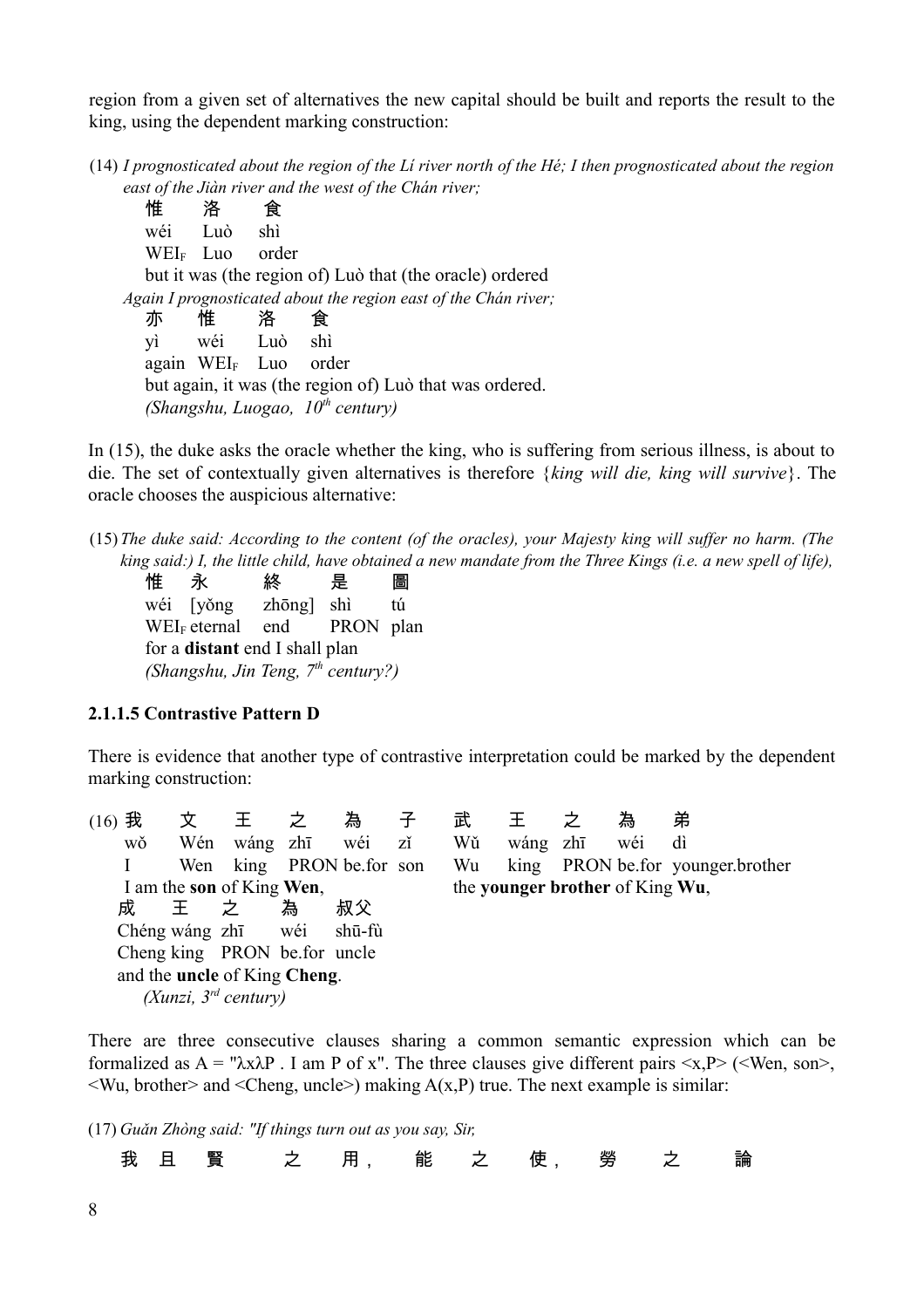wǒ qiě xián zhī yòng néng zhī shǐ láo zhī lùn I FUT virtuous PRON use can PRON send labor PRON mention I will **employ** the **morally excellent** and I shall **entrust missions** to those who are **capable**. Those who have **made an effort** I shall **appraise positively**.

*(Han Feizi, 3rd century)*

Again, the common expression is a function with two arguments,  $A = "λxλP$ . I will do P to x", and the tuples  $\{\leq m$  blog the morally excellent  $\geq$ ,  $\leq m$  trust missions, the capable  $\geq$ ,  $\leq$  appraise positively, who has made an effort>} are contrasted as arguments making A true.

#### **(2.1.2) Focus for Emphasis without Contrast**

Not all instances of the Focus Construction are easily analyzed as contrastive. In the following examples, the content of the clause involving the focus construction is neither unexpected in the discourse context nor does it contrast a referent with a set of alternatives. Rather, the speaker wants to emphasize a constituent:

(18) *Being ruler and president, if you do not treat your house-people well, and your petty officers and your provincial administrators, but are terrorizing and tyrannical and greatly set aside the Royal orders,* 

乃 非德 用 乂 nǎi **fēi-dé** yòng yì then not-virtue with govern then you govern with **immorality**. *(Shangshu, Kanggao, 10th century)*

That tyrannical government is immoral can be inferred from world knowledge and does not conflict with background assumptions. Nevertheless, it seems clear that "immorality" is focussed, since the only other content word, "govern", is implicitly given in the beginning of the example. In (19), a general of Zhou explains that his campaign against the state of Chen was legitimate bcause of Chen's ignorance of its ancient indebtedness towards Zhou. He uses the focus construction to emphasize "*we/us*" three times, thus emphasizing the strength of the obligations:

(19) *An officer asked what had been the offence of Chen, when (General) Zichan replied, " (The first prince of Chen obtained his fiefdom from our king)*

| 則  | 我 | 周                                        | − ⊅ |                                     |                                                            |  |
|----|---|------------------------------------------|-----|-------------------------------------|------------------------------------------------------------|--|
| zé |   | $[w\delta \quad Zh\bar{\sigma}u]$ zhī zì |     |                                     | chū                                                        |  |
|    |   |                                          |     |                                     | CONJ our Zhou PRON from originate                          |  |
|    |   |                                          |     | Thus, they originated with our Zhou |                                                            |  |
|    |   |                                          |     |                                     | and to the present time their dependence has been on it.[] |  |
|    |   |                                          |     |                                     |                                                            |  |

| 至於り莊、とい宣にと皆を我とえています。                       |  |  |  |
|--------------------------------------------|--|--|--|
| zhìyú Zhuāng Xuān jiē wǒ zhī zì lì         |  |  |  |
| follow Zhuang Xuan both we PRON from stand |  |  |  |

The succeeding (dukes), Zhuang, and Xuan, both owed their dignity **to us**.

*[Later, ] the duke (of Chen) had to to flee, but he owed his return to his State to* **us** *[...]. Now Chen has forgotten its great obligations to Zhou, and makes no account of our great kindness to it, and has cast away the affinity between us.*

*(Zuozhuan, 5th century)*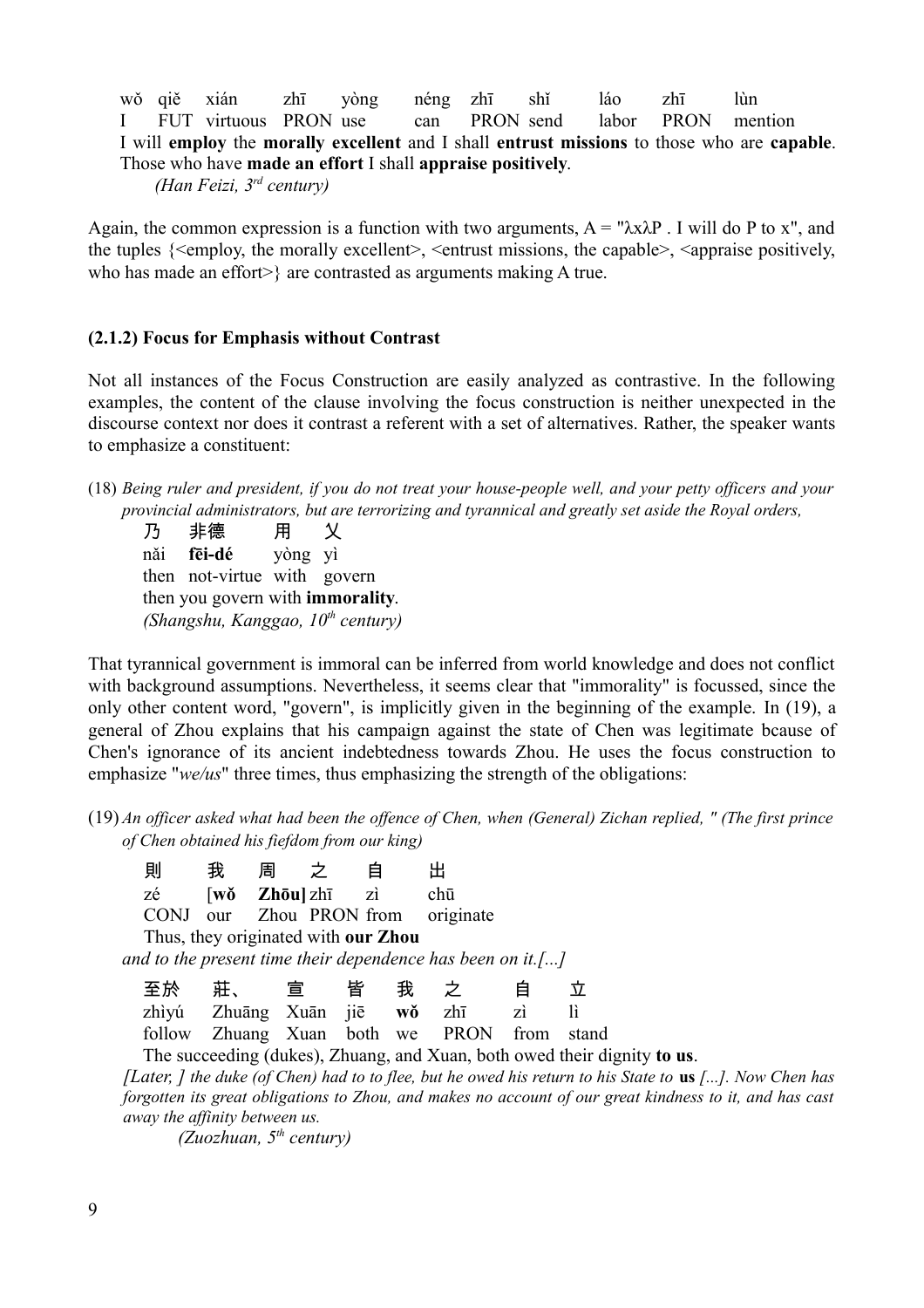Narrow, noncontrastive focus is also found in answers:

(20)何 謂 辰? 日 月 之 會 是 謂 辰 hé wèi chén [rì yuè zhī huì] shì wèi chén what call *chen* sun moon ATTR meet PRON call *chen* What do we refer to as *chen*? - We refer to the **conjunction of the sun and the moon** as *chen*. *(Zuozhuan, 5th century)*

#### **(2.1.5) VP and Predicate Focus**

There is a second group of examples in which contrastiveness does not seem to play a role. Unlike the previous types, the examples seem to show that complement fronting could receive a VP or predicate focus interpretation in suitable contexts.

In (21), a king proclaims a prohibition of excessive consume of wine. Obviously, the beginning of the proclamation must be understood as having wide focus, although the complement is marked:

(21) *King Wén told and instructed you youngster and the principal officers and managers of affairs not to have a constant (use of) wine. In the various states the drinking should be only at the sacrifices, and by virtue they should hold on to sobriety. I say: In our people`s guidance,*

小 子 惟 土 物 愛 xiǎo zǐ wéi [**tǔ wù**] ài small child WEI<sub>F</sub> soil product love you youngster should love (i.e., economize) the products of the soil *(Shangshu, Jiugao. 10th century)*

It appears that the next example involves VP or predicate focus, too. The marked element is "(my) subjects". The sentence is a quotation without context, but I believe that "the king's subjects" should not be interpreted as focussed here. Firstly, it is hard to imagine any alternatives which could be substituted for "subject". Secondly, the context into which the quotation is embedded contains the struggle between rulers and subjects as a salient proposition which contrasts with the ruler's assertion only with respect to the predicate, but not the complement "subjects". This suggests that "subjects" should be analyzed as given, while the predicate or the VP is focussed:

(22) *(A duke said to a messenger sent by a king, who offers help), "From my want of ability I was not able to love my uncles and elder brothers, thereby occasioning sorrow to your ruler. I do obeisance to the humiliation expressed by your orders. Ruler and subjects are fighting daily, and if your ruler says,*

| 余            | 必  | 臣                                          | 是   | 助   |
|--------------|----|--------------------------------------------|-----|-----|
| vú           | bì | chén                                       | shì | zhù |
| $\mathbf{L}$ |    | certainly <sub>F</sub> subject PRON assist |     |     |
|              |    | 'I will certainly assist the subjects.'    |     |     |
|              |    | I accept only his commands.                |     |     |
|              |    | (Zuozhuan, $5^{th}$ century)               |     |     |

In (23), the marked constituent "robbers" is the topic of the conversation and there seems to be no reason why it should be understood as focussed. On the other hand, the minister's obligation to remove criminals is new and contrasts with his apparent inability to do so. Therefore, I assume that the predicate or the VP is focussed:

(23) *The State of Lu became plagued by a multitude of robbers, and Ji Wuzi asked [his minister of crime]*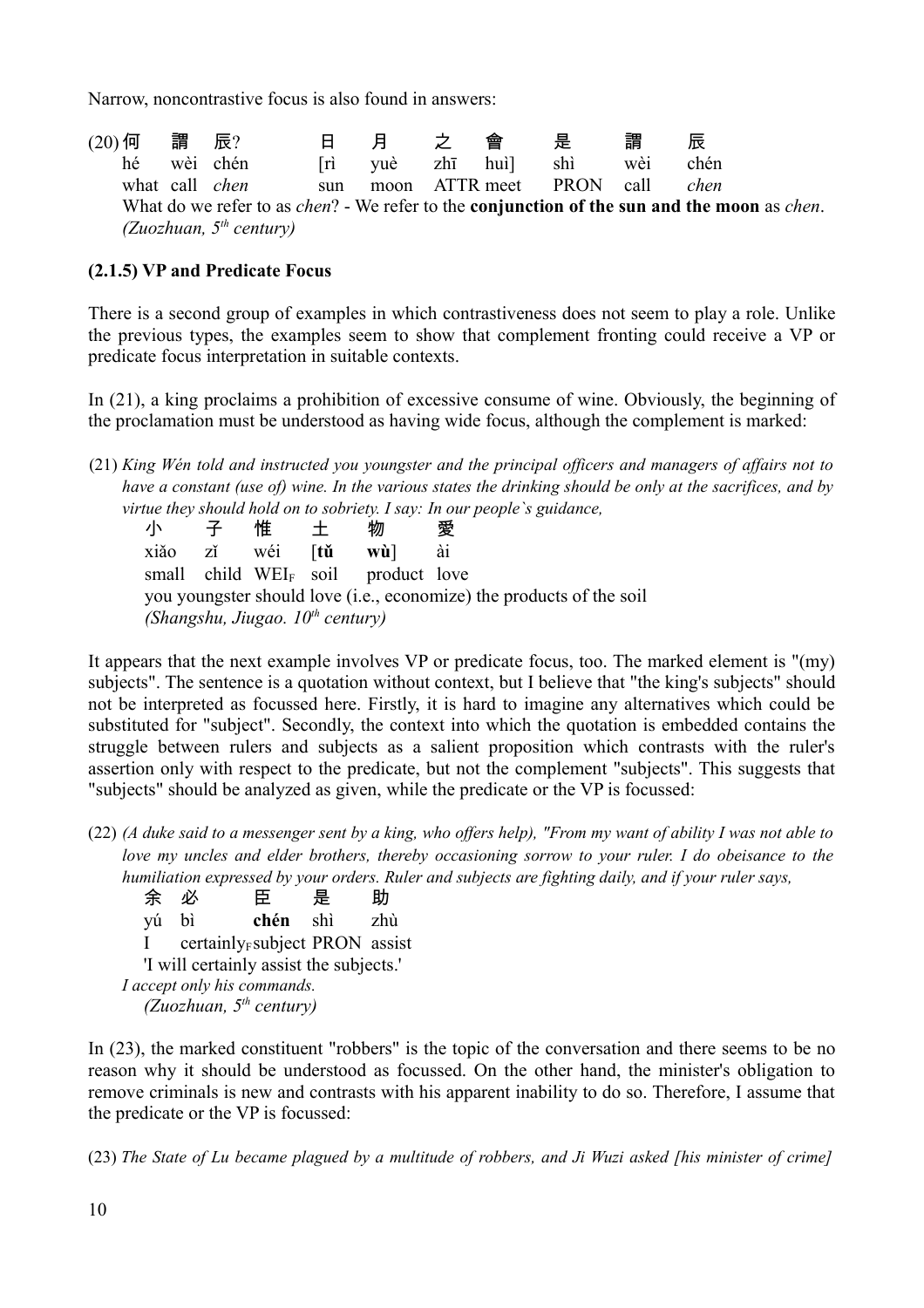*why he did not deal effectually with the criminals. "They cannot be so dealt with," was the reply. "I am not able to do it." Ji Wuzi urged, "We have our four boundaries well defined; how is it that robbers cannot be put down?*

|  | 子  為  司寇                                                                                                                                                                                                                                                                                         | 將 | さんじょう 盗りの是い 務りの去り |  |
|--|--------------------------------------------------------------------------------------------------------------------------------------------------------------------------------------------------------------------------------------------------------------------------------------------------|---|-------------------|--|
|  | zĭ wéi sī-kòu<br>jiāng <b>dào</b> shì wù qù                                                                                                                                                                                                                                                      |   |                   |  |
|  | you be minister.of.crime $ASP_F$ thief PRON should expel                                                                                                                                                                                                                                         |   |                   |  |
|  | $\mathbf{Y}$ and $\mathbf{Y}$ and $\mathbf{Y}$ and $\mathbf{Y}$ and $\mathbf{Y}$ and $\mathbf{Y}$ and $\mathbf{Y}$ and $\mathbf{Y}$ and $\mathbf{Y}$ and $\mathbf{Y}$ and $\mathbf{Y}$ and $\mathbf{Y}$ and $\mathbf{Y}$ and $\mathbf{Y}$ and $\mathbf{Y}$ and $\mathbf{Y}$ and $\mathbf{Y}$ and |   |                   |  |

You are the minister of Crime. Your business should be to remove thieves. *(Zuozhuan, 5th century)*

That wide focus is involved seems particular clear in answers like (24). The nobleman Weizi asks another nobleman why he seems to be indignant with Weizi. The answer does not contain given material and apparently is focussed entirely:

(24)*(Weizi) spoke to Shen Shuyu, who gave him no answer, and withdrew. Weizi followed him [...] "Thrice," said Weizi, "you snubbed me in the court. You have frightened me, and I have felt that I must come and see you. Please tell me my errors; why should you be so indignant with me?" Shuyu replied:*

吾 不 免 是 懼 wú [**bù miǎn**] shì jù I not escape PRON fear I was afraid lest I should not escape; *[... You have fallen into disgrace with the king, so I might be in danger if I were friendly to you] (Zuozhuan, 5th century)*

The following example appears to be of a similar nature. There is no question, yet the information structural situation is similar. The addressee has not asked a question, but the speaker is aware that the addressee is unsure about what the speaker is intending to do. In (25), the earl of Qin has captured the ruler of Jin and assures the captive's dignitaries that he did not aim to use violence, but only wanted to end Jin's "dreams" by demonstrating his military power:

(25) *The (Earl of) Qín captured the ruler of Jìn and took him back to Qín with them. The dignitaries of Jìn, unbinding their hair and decamping every day, followed behind. But the Earl of Qín sent someone to try to persuade them to desist, saying: "Why do you grieve so, my friends? I am escorting your lord to the west*

| 亦 | 晉 | 之 | 妖                                        | 夢 | 是 | 踐 |
|---|---|---|------------------------------------------|---|---|---|
|   |   |   | yì [ <b>Jìn zhī yāo mèng</b> ] shì jiàn  |   |   |   |
|   |   |   | CONJ Jin ATTR strange dream PRON trample |   |   |   |

so that I may put an end to the ominous dreams of the state of Jìn. *How should I dare do anything more drastic? (Zuozhuan, 5th century)*

In (26), the referent of the marked constituent 'good men' is introduced in the immediately preceding sentence. There is no contrast between this and another referent, but there is a contrast between the propositions "*he promotes the good*", which is expected, but false, and "*he oppresses the good*", which is true. This means that the sentence resembles contrastive focus structure B, but the focussed element is the predicate, while the preposed complement *"the good"* is introduced in the precedeing sentence and might be topical:

(26)*(The king's son) put to death the grand-marshal Wei Yan, and took to himself all his property. Shen Wuyu said, "The king's son is sure not to escape an evil death. Good men are the reliance of the State.*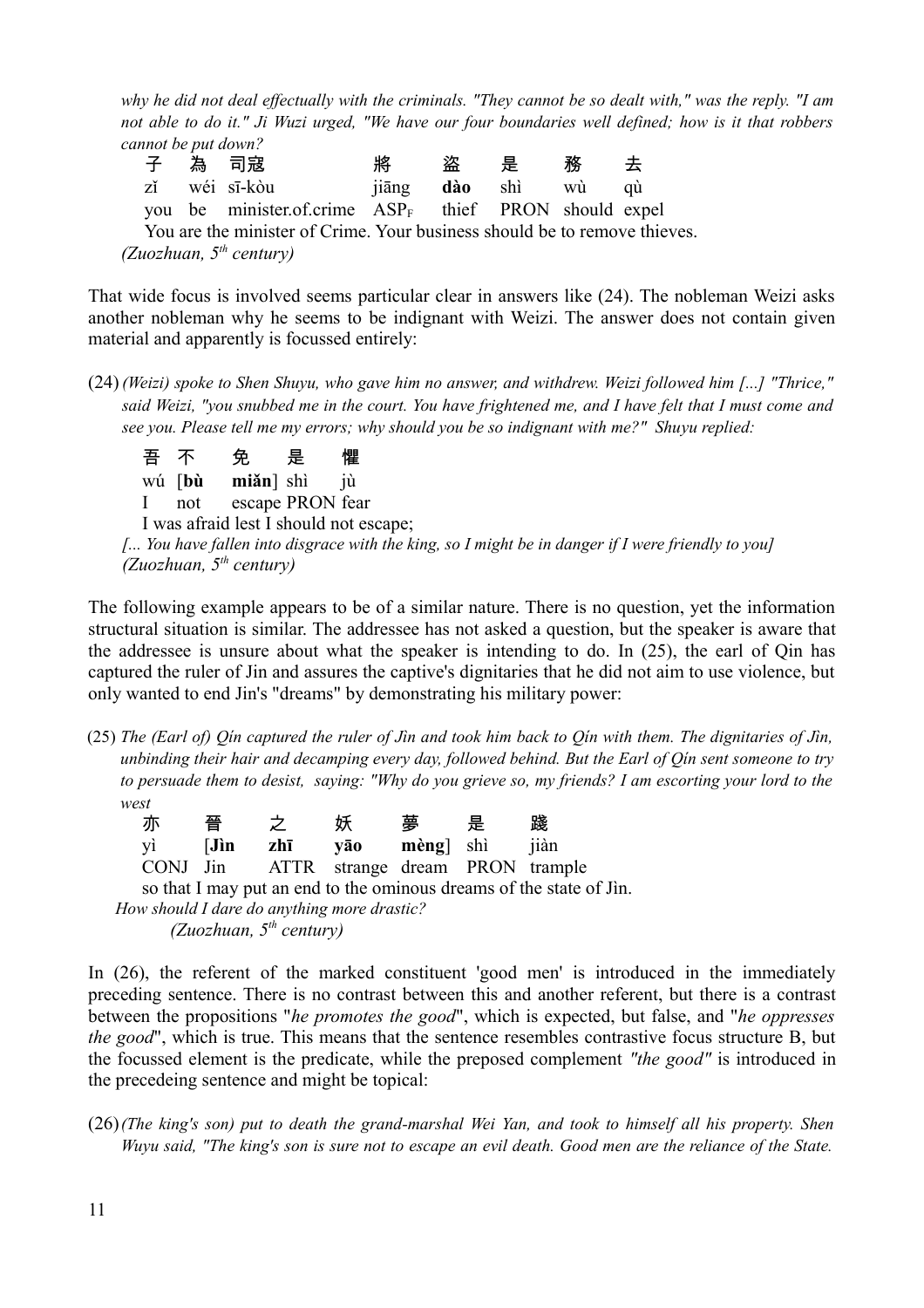|         | As chief minister of the State, |     |                                             |     |    |     |                                                                                   |
|---------|---------------------------------|-----|---------------------------------------------|-----|----|-----|-----------------------------------------------------------------------------------|
| 將       | 善                               | 是   | 놝                                           | 殖   | 血  | 虐   |                                                                                   |
| jiāng   | shàn                            | shì | feng                                        | zhí | ér | nüè | zhī                                                                               |
| $ASP_F$ |                                 |     | good PRON promote support CONJ oppress them |     |    |     |                                                                                   |
|         |                                 |     |                                             |     |    |     | he (the king's son) ought to promote and support the good, but he oppresses them. |
|         | (Zuozhuan, $5^{th}$ century)    |     |                                             |     |    |     |                                                                                   |

Similarly, the preposed demonstrative in the common expression 是/此之謂 *shì/cǐ zhī wèi* "this one calls" is apparently topical, while the VP-internal material following the demonstrative is new:

(27)*Once (the philosopher) Zhuang Zhou dreamt he was a butterfly [...]. Suddenly he woke up and there he was, solid and unmistakable Zhuang Zhou. But he didn't know if he was Zhuang Zhou who had dreamt he was a butterfly, or a butterfly dreaming he was Zhuang Zhou. Between Zhuang Zhou and a butterfly there must be some distinction.*

此 之 謂 物 化 **cǐ** zhī wèi wù huà this PRON call thing change This is called the Transformation of Things. *(Zhuangzi, 4th century)*

#### **(2.1.3) Other Types of Focus**

There are at least two other types of focus expressed by the Focus Construction, both of which are well known. One of them is restrictive focussing with 唯 *wéi* in later texts, when it had come to mean "only", the other one is focussing of interrogatives. Since these types can be easily recognized and are amply documented in the literature (e.g. Yang and He 2001, 802-807), I will not discuss them further.

#### (2.2) Marked Subjects

As noted in 1.2, subjects can participate in the DMC, although it is not possible to recognize syntactically marked subjects without a preceding particle or a following pronoun, since this would equal the canonical position of the subject NP. Thus, we can only deal with subjects following focus-sensitive particles and with subjects followed by the pronoun 實 *shí*.

#### **(2.2.1) The Western Zhou language**

Subjects following 惟 *wéi* are very common in the Western Zhou language. The subject is always definite, differs from the preceding subject and is usually not introduced before. The following passage is a particularly clear example. 惟 *wéi* occurs together with a new subject in three sentences:

(28) *The king said: Fēng, I cannot but scrutinize. (I) will tell you the principles of virtue in the application of the punishments.*

|  |  | 今 惟 民  不 靜  未  戾  厥  心                                          |  |  |
|--|--|-----------------------------------------------------------------|--|--|
|  |  | jīn wéi <b>mín</b> bù jìng wèi lì jué xīn                       |  |  |
|  |  | now WEI <sub>F</sub> people not quiet not yet settle their mind |  |  |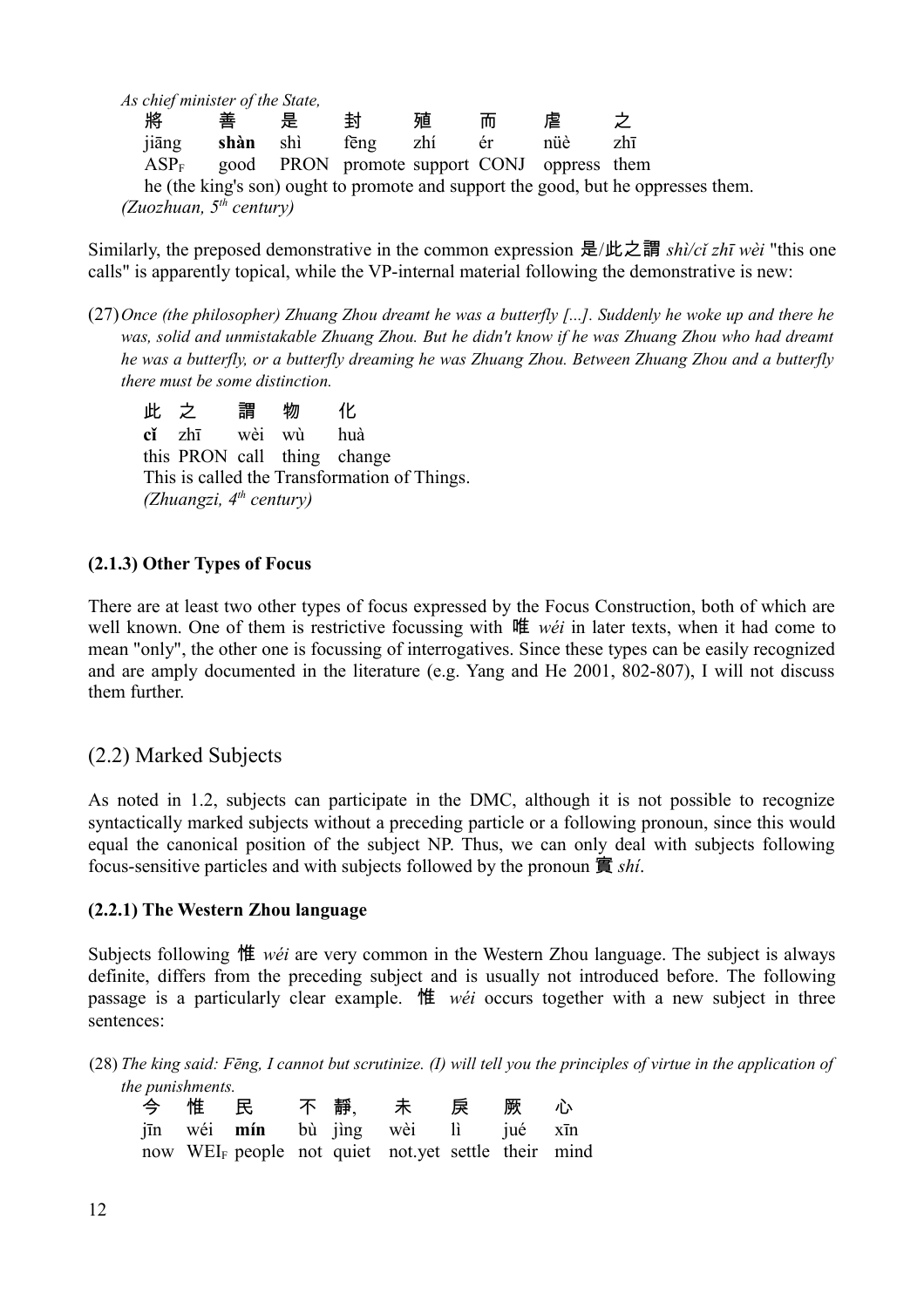Now **the people** are not quiet, they have not yet settled their minds.

*(I) have guided them, but repeatedly they have not concurred (with my directions).*

爽 惟 天 其 罰 殛 我 我 其 不 怨 shuǎng wéi **tiān** qí fá jí wǒ wǒ qí bù yuàn fault WEI<sup>F</sup> heaven ASP punish kill we we ASP not resent If there is any fault, **Heaven** will punish and kill us<sup>[1](#page-12-0)</sup>, and we shall not resent it. 惟 厥 罪 無 在 大 wéi **jué zuì** wú zài dà  $WEL<sub>F</sub>$  their crime not be.at be.great (The importance of) **their crimes** does not depend on wether they are great, *it does not depend on wether they are many, how much the more, then, when they upwards are manifest to and heard by Heaven! (Shangshu. 10th century)*

In this and other examples, the focus seems to be on the entire sentence and the subject is usually not topical. This generalization corresponds to the observation that 惟 *wéi* is very common at the beginning of speeches or narratives, where one expects wide focus.<sup>[2](#page-12-1)</sup>

Furthermore, instances of the contrastive patterns we have identified in the context of complement focus are attested with subjects. The following example corresponds to Contrastive Pattern D:

(29) *August Heaven removed the Mandate of the Great Yin Dynasty.*

維 文 王 受 之,惟 武 王 大 克 之 wéi [**Wén wáng]** shòu zhī wéi [**Wǔ wáng]** dà kè zhī WEI<sub>F</sub> Wen king receive it WEI<sub>F</sub> Wu king great conquer it **King Wen received** it and **king Wu** greatly **conquered** it. *(Yizhoushu, Zhai Gong. 10th century, after Shaughnessy 2006)*

The following example resembles Contrastive Pattern B. It contrasts a false and a true proposition, but unlike the instances of Pattern B they differ in more than just one argument and the information structure is different from those examples. The subject in the first clause, which precedes the focussensitive negation, is identical with the subject of the preceding sentence and apparently topical, while the VP including the negation is focussed. On the other hand, the entire second clause is focussed. The syntactic difference between the two clauses suggests that subjects which did not belong to the focus domain preceded a focus-sensitive particle, i.e. the position of the subject relative to the focus-sensitive particle is relevant for information structure even in wide focus sentences:

(30) *The crowds intoxicated themselves (by excessive consume of wine), and the rank smell was percieved on high. Therefore, when Heaven sent down destruction on (the state of) Yin and had no mercy for Yin, it was due to (their) exesses.*

| 天                                                                   | 非        | 虐.                                                                         | 惟 | 民                 | 自 | 速  | 辜  |  |  |
|---------------------------------------------------------------------|----------|----------------------------------------------------------------------------|---|-------------------|---|----|----|--|--|
| tiān                                                                | fēi nüè, |                                                                            |   | wéi <b>mín</b> zì |   | sù | gu |  |  |
|                                                                     |          | Heaven not <sub>F</sub> tyrannical WEI <sub>F</sub> people self draw guilt |   |                   |   |    |    |  |  |
| Heaven is not tyrannical, <b>people</b> draw guilt upon themselves. |          |                                                                            |   |                   |   |    |    |  |  |

<span id="page-12-0"></span><sup>1</sup> Karlgren as quoted in Harbsmeier et al. 2010 translates 我 as 'I', but 'we' seems preferable to me here. 'We' is the usual meaning in Shang and earlier Western Zhou Chinese and is semantically plausible in this context. Furthermore, the king refers to himself by  $\tilde{\mathcal{F}}$  'I' in the preceding sentence.

<span id="page-12-1"></span><sup>2</sup> For examples, see Dai and Ma (1995) 1788-1792, 4994-4999.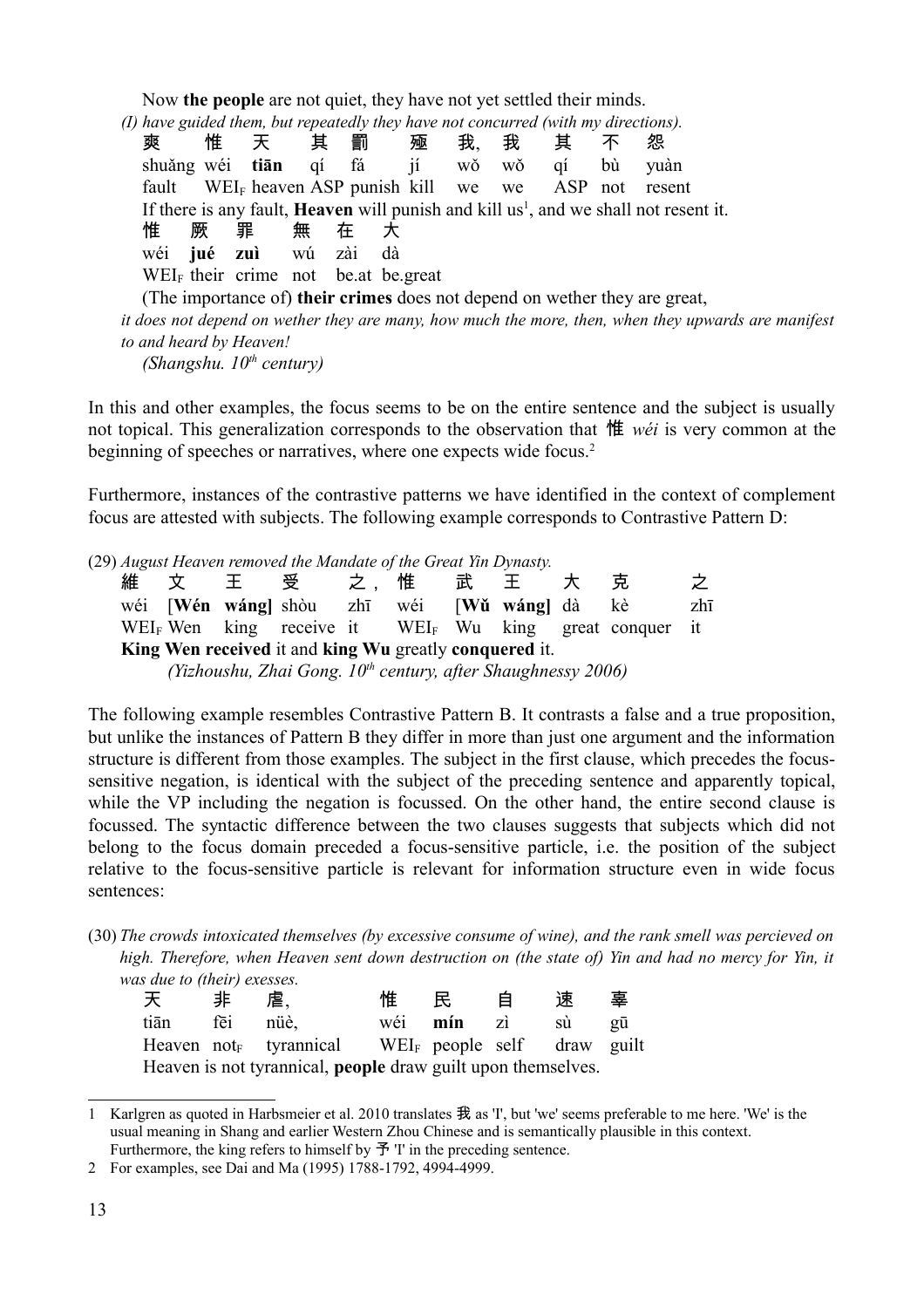*(Shangshu, Jiugao. 10th century)*

We may conclude that 惟 *wéi* preceding a subject in Western Zhou texts could mark subject focus, as in (30) or sentence focus as in (29, 31). Diamouri (1991) has shown that  $\#$  *fēi* shows the same pattern and marked either constituent or clausal negation. Other focus-sensitive particles are only rarely found with subjects in the Western Zhou language. 其 *qí* is attested almost exclusively in the formula "may the sons and grandsons for ten thousand years cherish and use it", which occurs at the end of inscriptions on bronze vessels. The focus seems to be not on the subject, but on the entire sentence. The pronoun 實 *shí* is not attested in Western Zhou texts; therefore, subjects without focus-sensitive particle could not be (visibly) marked by the DMC.

#### **(2.2.1) The Warring States Language**

What we have called Contrastive Pattern D can also be found in Warring States texts, as exemplified by (31):

(31) 唯 逆 生 祸, 唯 顺 生 福 wéi **nì** shēng huò wéi **shùn** shēng fú WEI<sub>F</sub> disobey create chaos WEI<sub>F</sub> obey create luck **Rebellion** creates **chaos**, **obedience** creates **good fortune.** *(Zhongsan Wang Cuo Fanghu Inscription , ca. 310 B.C; after Dai and Ma 1995, 4997)*

However, this usage is rare and other contrastive patterns are more commonly attested. In (32), there is a given proposition "*λx.x offers congratulations*" together with the claim that it is true only for x = *Zi-Tai-Shu*. Zi-Tai-Shu rejects this claim and claims that *the whole world* can be substituted for x. This corresponds to Contrastive Pattern B:

(32) *(Zi-Tai-Shu) went to Jin, to offer congratulations on (the completion of the palace of) Siqi. [...] The historiographer Zhao visited Zi-Tai-Shu, and said, "[...] The thing is matter for condolence and yet you offer congratulations on it." The other replied, "How is it matter for condolence?*

|  |                              |                          |  | $\epsilon$ congrummons on it. The other replied, Trow is a matter for conduence.         |   |                          |  |                                |  |  |
|--|------------------------------|--------------------------|--|------------------------------------------------------------------------------------------|---|--------------------------|--|--------------------------------|--|--|
|  |                              | 其非唯我賀,                   |  |                                                                                          | 將 | 天下  實                    |  | 賀                              |  |  |
|  |                              | qí fēi wéi w <b>ǒ</b> hè |  |                                                                                          |   | jiāng <b>tiānxià</b> shí |  | hè                             |  |  |
|  |                              |                          |  | ASP not <sub>F</sub> WEI <sub>F</sub> we congratulate                                    |   |                          |  | $ASPF$ world PRON congratulate |  |  |
|  |                              |                          |  | It is not we only who offer congratulations. The whole world will offer congratulations. |   |                          |  |                                |  |  |
|  | (Zuozhuan, $5^{th}$ century) |                          |  |                                                                                          |   |                          |  |                                |  |  |

In (33), a general asks his duke for permission to attack the invading enemy. The duke claims that this would not be righteous, since it is not the enemy but the duke who is responsible for the war. He uses Contrastive Pattern B twice, one time for the subject and one time for the complement:

(33) *When Chéng surrendered to the army of Qí, Zhòng Qìngfù asked leave to attack that army. The duke said:*

|            | वा      |    | 我          | 實                                        |     | 德        |             |         |
|------------|---------|----|------------|------------------------------------------|-----|----------|-------------|---------|
| bù         | kě      |    | wŏ         | shí                                      | bù  | dé       |             |         |
|            |         |    |            | not be possible I PRON not               |     | virtuous |             |         |
|            |         |    |            | You cannot. It is I who is not virtuous. |     |          |             |         |
| 齊          | 師       | 何  | 罪?         |                                          | 罪   | 我        |             | 田       |
| <b>O</b> i | shī     | hé | zuì        |                                          | zuì | wŏ       | zhī         | vóu     |
|            | Qi army |    | how guilty |                                          |     | guilt I  | <b>PRON</b> | be.from |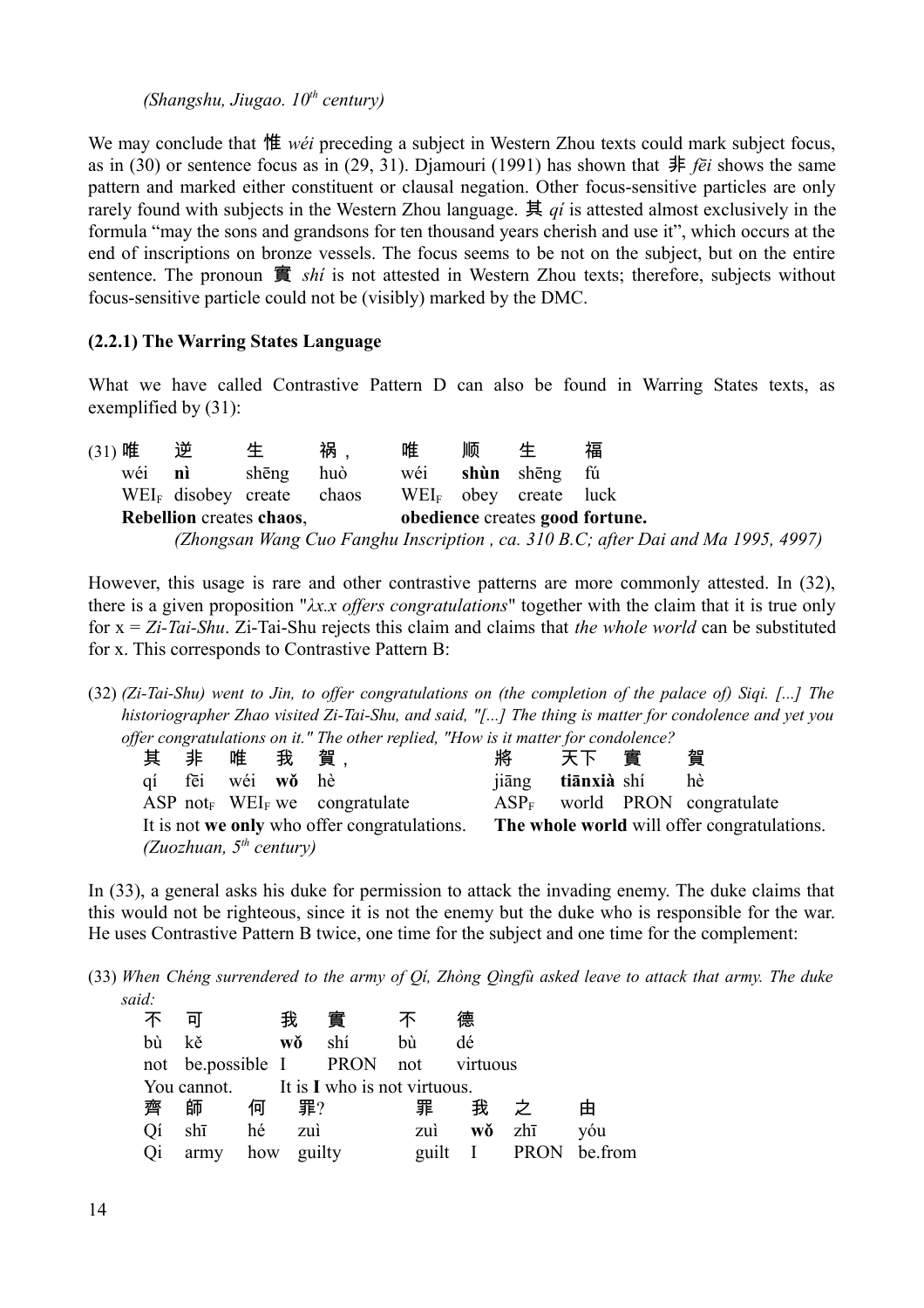Of what is the army of Qí guilty? The crime is all from **me**. *(Zuozhuan, 5th century)*

The following example also is an instance of contrastive focussing:

(34)非 知 之 實 難 將 在 行 之 fēi [**zhī zhī**] shí nán jiāng zài xíng zhī not<sub> $F$ </sub> know it PRON be.difficult ASP be.at do it It is not **knowing it** that is difficult, (the difficulty) lies in acting accordingly. O*ur master knew (that my purpose was impracticable), but I was not capable (of taking his advice). (Zuozhuan, 5th century)*

It marks a contrast between "knowing" and "acting" with respect to the expression "*λP.P is difficult*". The sentence strongly resembles Contrastive Pattern B. Unlike the instances of that type with marked complements, however, marking is used here only for the first, false, proposition. There are also instances of noncontrastive subject focussing (35):

(35)*The one who will end up in possession of the state of Chu is (the younger son) Qiji. [...]. The gods gave their command in his favor and the people of the state trust him.*

| 半 姓                                                                                     |                           | 有   | 亂       | 必 | 季                                                                        | 實   |  |  |  |  |
|-----------------------------------------------------------------------------------------|---------------------------|-----|---------|---|--------------------------------------------------------------------------|-----|--|--|--|--|
|                                                                                         | Mi xing                   | yŏu | luàn bì |   |                                                                          | shí |  |  |  |  |
|                                                                                         |                           |     |         |   | Mi surname there is chaos always <sub>F</sub> younger son PRON establish |     |  |  |  |  |
| Whenever there is disorder among the persons of the Mi surname, it is always one of the |                           |     |         |   |                                                                          |     |  |  |  |  |
| <b>younger</b> sons who in the end takes the throne.                                    |                           |     |         |   |                                                                          |     |  |  |  |  |
|                                                                                         | (Zuozhuan, $5th$ century) |     |         |   |                                                                          |     |  |  |  |  |

Interrogative focus and the usage of *wéi* as "only" common in the Warring States language is also found with subjects. The following is an example of the latter phenomenon:

- (36)*The wind said, "It's true that I whirl up from the North Sea and whirl off to the South Sea. But if you hold up a finger against me you've defeated me, and if you trample on me you've likewise defeated me. On the other hand, I can break down big trees and blow over great houses.*
	- 唯 我 能 也 wéi **wǒ** néng yě only<sub>F</sub> I can  $ASP$ Only I am capable of that. *(Zhuangzi, 4th century)*

Furthermore, the subject preceded by the pronominal morpheme 實 *shí* could be topical, as in the following example, where it is marked with the topic marker 者 *zhě*:

(37) *(Zhouyu murdered his ruler and made himself marquis of Wei). Shízǐ's son Hòu asked his father how to establish the prince (Zhouyu) [...]. Shízi said, (He should go to the duke of Chén and get him to ask an audience of the king for him) [...] On this Hòu and Zhōuyù went to (the duke of) Chén; but Shízǐ sent information to Chén, saying, "The State of Wèi is narrow and small, and I am aged and can do nothing.*

| 此                                      | 二人 |  | 者 | 實 | 弒                                      | 寡君     |  |  |  |  |
|----------------------------------------|----|--|---|---|----------------------------------------|--------|--|--|--|--|
|                                        |    |  |   |   | [ <b>cǐ ér rén zhě</b> ] shí shì       | guǎjūn |  |  |  |  |
|                                        |    |  |   |   | these two man TOPIC PRON murder prince |        |  |  |  |  |
| These two men have murdered the prince |    |  |   |   |                                        |        |  |  |  |  |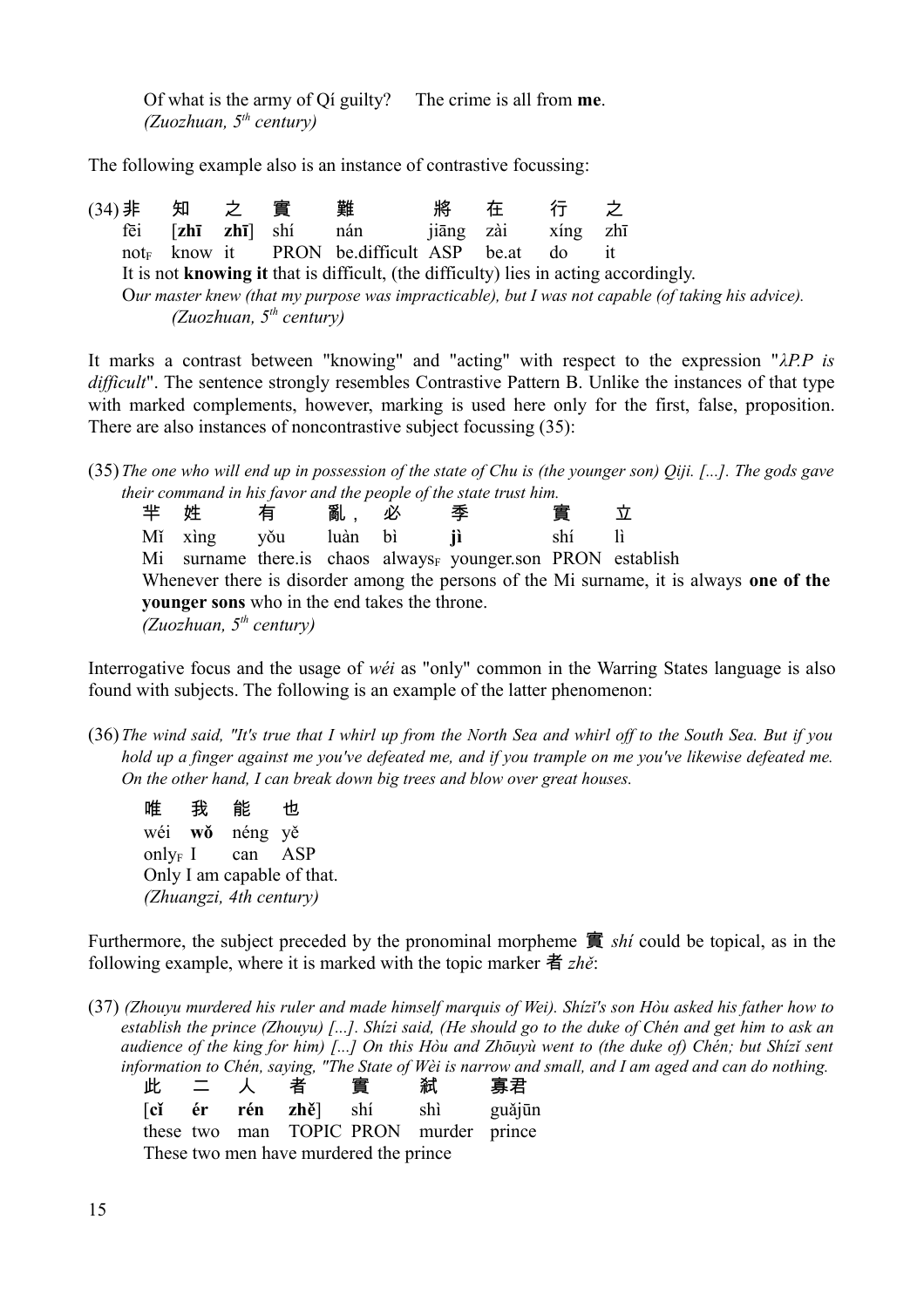*and I venture to ask that you will instantly take the proper measures with them. (Zuozhuan, 5th century)*

The "*two men*" who are about to arrive in Chen are topical, while the focus of the senence is obviously on "murdered the prince", which is the justification for the request to punish them. This shows that subjects in the marked position of the DMC were not necessarily focussed in the Warring States language. It remains to be investigated whether this was restricted to subjects without focus particle, but what we have seen in the Western Zhou language, where subjects following a particle belonged to the focus domain, suggests that this was indeed the case.

#### (2.3) Focus-Sensitive Particles and Predicate Focus

The use of focus-sensitive particles was not restricted to the DMC. As noted by Herforth (2001) and as we have seen in (30), focus-sensitive particles mark predicate or VP focus if they directly precede the verb in the Warring States language. For the Western Zhou language, Djamouri (1991) states that preverbal 非 *fēi* marked "*négation polémique*", which we may interpret as focussed negation, and also negated interrogatives and subordinates. At least some of the focus patterns we have observed in the case of complement and subject focus are also attested for predicate focus. The following example corresponds precisely to contrastive pattern B:

| $(38)$ 班 非   | 敢 | 覓,                       | 隹 | 作 | 邵考 |                                                                                    | 爾      | 益                                                                                                |
|--------------|---|--------------------------|---|---|----|------------------------------------------------------------------------------------|--------|--------------------------------------------------------------------------------------------------|
| Bān fēi      |   | găn mì, wéi zuò shào kăo |   |   |    |                                                                                    | shì vì |                                                                                                  |
|              |   |                          |   |   |    | Ban not <sub>F</sub> dare seek WEI <sub>F</sub> make bright ancestor mother vessel |        |                                                                                                  |
|              |   |                          |   |   |    |                                                                                    |        | While Ban has not dared to seek for this, he wished to make for his illustrious deceased parents |
| this vessel. |   |                          |   |   |    |                                                                                    |        |                                                                                                  |
|              |   |                          |   |   |    | $\sqrt{D}$ $C \cdot \cdot \cdot \cdot \cdot 10^{h}$ $C \cdot D \cdot \cdot 100127$ |        |                                                                                                  |

*(Ban Gui inscription, 10th century, after Djamouri 1991, 37)*

Interestingly, *wéi* meaning "only" in an immediately preverbal position apparently always restricts the predicate or the VP, but not VP-internal material in its canonical position. This distinguishes Old Chinese focus-sensitive particles not only from their counterparts in languages like English, but also from Old Chinese preverbal quantifiers, which could be associated with a complement in its canonical postverbal position (Harbsmeier 1981).

#### (2.4) Summary: Syntax and Information Structure in the DMC

In the preceding section, I have introduced a typology of the Old Chinese dependent marking construction and showed that at least some of the types are found in both complement and subject marking; some of them even outside the DMC in predicate focus structures:

#### **(1) Contrastive Focus.**

1. Contrastive Focus A

There is a contextually salient proposition  $A(x)$  whose truth is at issue. The speaker introduces another, obviously false, proposition  $A(y)$  and derives from its falseness the falseness of  $A(x)$ . Syntactically,  $\neg A(y)$  is realized with the DMC and  $\neg A(x)$  as a rhetorical question. Instances of this type have been found only with complements.

#### 2. Contrastive Focus B

There is a contextually salient proposition  $A(x)$  whose truth is expected. The speaker claims that  $A(x)$  is false and that some  $A(y)$  is true. *y* in  $A(y)$  is marked with the DMC;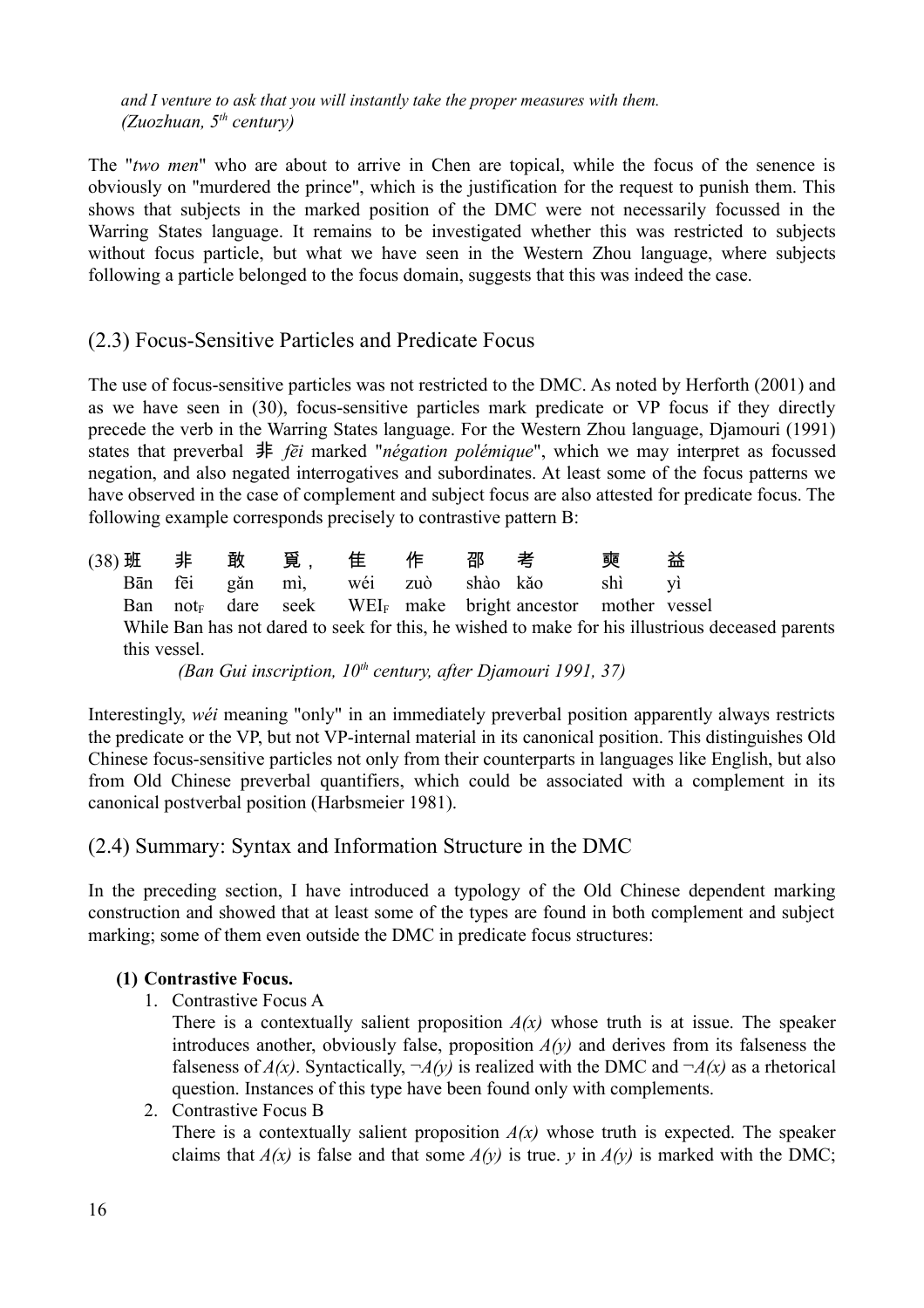$A(x)$  can be realized explicitly with the DMC or can be inferred from the context or from world knowledge. Instances of this type have been found with complements, subjects and focus-sensitive particles without marked dependent.

3. Contrastive Focus C

There is a salient propositional abstract  $\lambda x.A(x)$  and a set of alternatives, whose members can be inferred from the context. The utterance chooses one alternative y making *A(y)* true and marks y with the DMC. Unlike pattern B, there are no contextual preferences for one of the alternatives in advance. Instances of this type have been found with complements only.

4. Contrastive Focus D

This is a multiple focus pattern where several consecutive clauses share an expression of the form  $\lambda x \lambda P \cdot A(x, P)$  and give different pairs of expressions  $\langle x, P \rangle$  making  $A(x, P)$  true. The clauses are completely parallel and always use the DMC to mark x, while the expression denoting P occupies its canonical position. Instances of this type have been found with complements and subjects.

#### **(2) Noncontrastive narrow focus.**

Here, the construction serves to emphasize a constituent which is new, but neither conflicts with expected nor is contrasted. Examples were found with subject and complements.

#### **(3) VP, Predicate or Sentence Focus.**

In certain contexts, the DMC did not mark the dependent in the marked position as focussed. In these cases, the focussed element can be the predicate, the VP or even the entire sentence. The syntactically marked element may be inside or outside the focus domain and even topical. Examples have been found with both subjects and complements.

- **(4) Interrogative Focus.**
- **(5) Restrictive use of focus-sensitive** 唯 *wéi***.**

Abstracting away from these patterns, one finds that both narrow (1,2,4,5) and wide focus (3) could be marked with the DMC. Syntactically, the distinction between the different ranges of focus is transparent in the contrastive sentence patterns and interrogative focussing, where a wide interpretation can be excluded, but not in other cases, where only the context provides conclusive evidence. It seems that the DMC with focus-sensitive particles involves a systematic ambiguity between wide focus readings such as in (28, 28) and narrow readings as in (15, 35):

- (22') 余 必 臣 是 助 yú bì [**chén** shì zhù]<sup>F</sup> I certainly subject PRON assist I will certainly assist the subjects.
- (28') 今 惟 民 不 靜 jīn wéi [mín bù jìng]<sub>F</sub> now WEI<sub>F</sub> people not quiet Now the people are not quiet.
- (15') 惟 永 終 是 圖 wéi  $[v\eth ng]_F \sh$  tú WEI<sub>F</sub> eternal end PRON plan for a distant end I shall plan.

(35') 必 季 實 立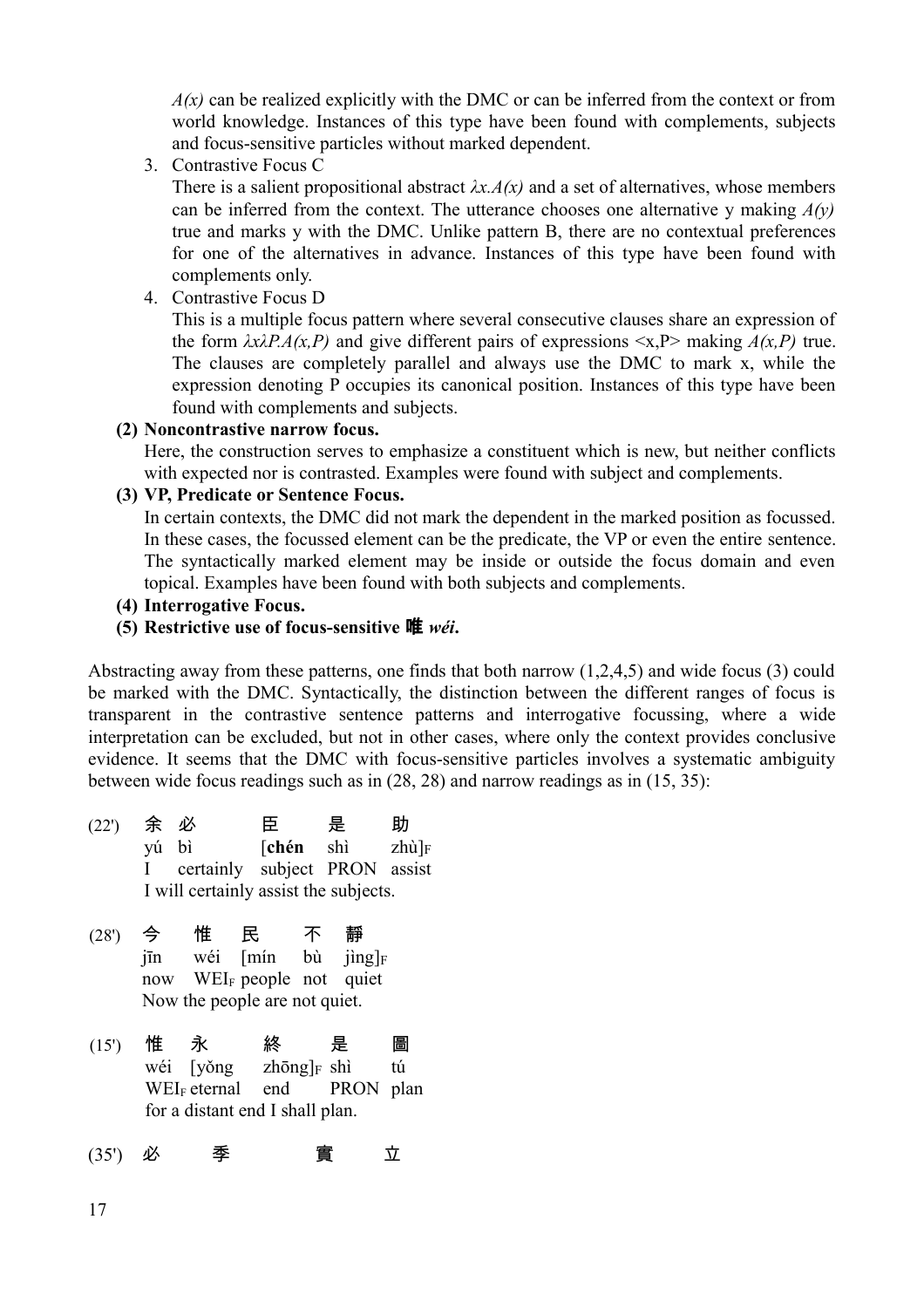bì  $[i]_F$  shí lì  $always<sub>F</sub>$  younger.son PRON establish It is always one of the younger sons who in the end takes the throne.

The generalization seems to be that the focus-sensitive particle marks the beginning of the range of focus, but not its end. Herforth 2001 already assumes a similar generalization, but he assumes that only the material directly following the particle is focussed, which accounts for (35') and (38), but not for the difference between (35') and (22'). This generalization is spported by (30), where the first focus-sensitive particle follows and the second precedes the subject, corresponding to the information structure we have reconstructed for the sentence:

| (30) | 天    | ――非 | 虐、                                                                                           | 惟 | 民           | 自 | 速  | 辜             |
|------|------|-----|----------------------------------------------------------------------------------------------|---|-------------|---|----|---------------|
|      | tiān |     | $[\tilde{\text{fe}}i \quad \text{n}\ddot{\text{u}}\text{e}]_F$                               |   | wéi [mín zì |   | sù | $g\bar{u} _F$ |
|      |      |     | Heaven not <sub>F</sub> tyrannical WEI <sub>F</sub> people self draw guilt                   |   |             |   |    |               |
|      |      |     | Heaven is [not tyrannical] <sub>F</sub> , [people draw guilt upon themselves] <sub>F</sub> . |   |             |   |    |               |

Possibly, the patterns are also not uniform with respect to the use of focus-sensitive particles. Particles like the modal 必 *bì* and the prospective 將 *jiāng* have a wide distribution, but the semantically vacuous reading of 唯 *wéi* is not found in the emphatic examples nor in Warring States wide or predicate focus examples. It is not clear, though, whether this reflects a true generalization or is caused by the small size of the sample.

Much work on crosslinguistic aspects of information structure assumes that focus is nonuniform. Kiss (1998) claims that two fundamental types of focus can be distinguished. *Identificational Focus* represents the exhaustive set of entities for which the predicate phrase is true; this set is a subset of the contextually given set of entitities for which the predicate phrase could possibly hold. *Information Focus*, on the other hand, just marks nonpresupposed information without expressing exhaustive identification. Information Focus is syntactically not marked, while constituents carrying Identificational Focus are preposed to the specifier position of a functional projection. Furthermore, she assumes that the semantic interpretation of identificational focus in a language is parametrized by the features [+contrastive] and [+exhaustive].

Both interpretational effects can be observed in the Old Chinese DMC: the instances of (5) are [+exhaustive] and those of (1) are obviously [+contrastive], and at least in Patterns B and C also [+exhaustive]. Interrogative focus (4) also belongs to Identificational Focus according to Kiss. On the other hand, there are examples which clearly do not meet Kiss' definition of Identificational Focus. In the instances reflecting noncontrastive narrow (2) focus there is no contextually given set of alternatives. Examples of VP or Sentence focus (3) are even clearer examples of Information Focus.

There are different possible explanations for this conflict between the assumed universality of the nonuniformity of focus and the apparent uniformity of the Old Chinese construction across the identificational-information focus dichotomy. While it is beyond doubt that the DMC could express contrastive focus, one might claim that the analyses of the alleged instances of wide focus are mistaken and that they represent identificational focus. Even if the examples with marked complements were spurious, there would still be the question of why focus-sensitive 唯 *wéi* is common at the beginning of speeches and narratives in the Western Zhou language. On the other hand, one might simply claim that the distinction between identificational and information focus is not universal. However, our knowledge of focus in Old Chinese is far too fragmentary to warrant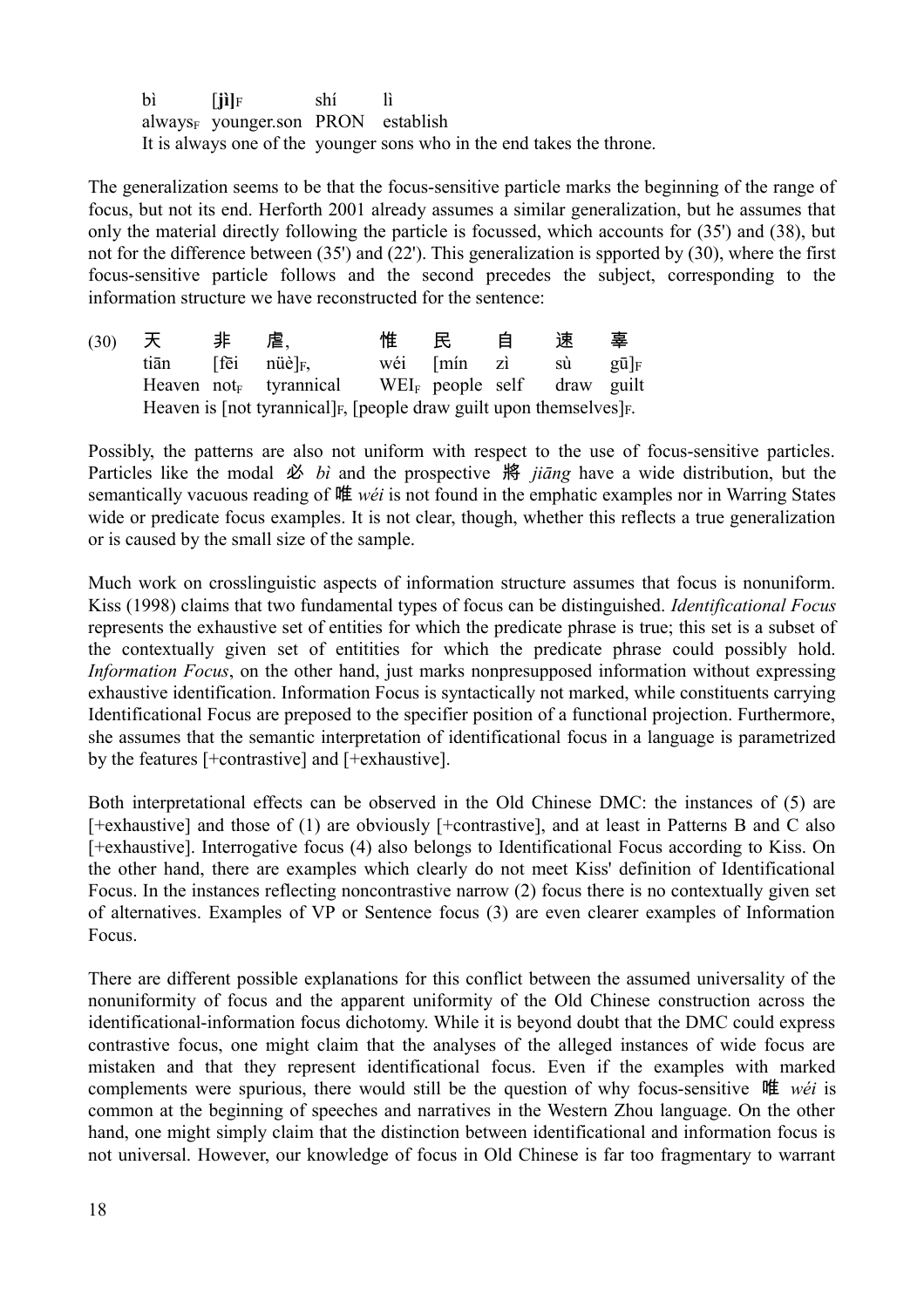such a strong claim without further empirical justification. It must be noted that most of the generalizations developed here do not differentiate between different syntactic variants of the DMC, which is parametrized at least by the type of the marked element, the choice of the focus-sensitive particle, if one is used, and the choice of the following pronominal morpheme. Given that syntactic differences between the different pronominal markers have been noted, it seems reasonable to assume that more differences will be discovered when taking information structure into account. This clearly would require a much larger data set to avoid running the risk of accidental generalizations. It is hoped that this paper has shown that the information structure of the DMC is worth investigating and that the typology presented here is a first step in this direction.

# **(3) Conclusion**

I have presented a typology of the role of information structure in an Old Chinese Dependent Marking Construction, in which a subject, complement or adjunct occupies a preverbal position where it can be marked with a pronominal morpheme and an optional focus-sensitive particle. It was shown that the well-known contrastive focus reading distinguishes at least four common patterns with different pragmatic and syntactic features. Furthermore, I argued that besides restrictive and interrogative focalization, the Dependent Marking Construction could also have a noncontrastive narrow and a VP or sentence focus reading. It was argued that this ambiguity reflects the fact that the scope of focus-sensitive particles is not fully specified and has to be inferred from the context.

# **(4) References**

Dai Jixiang and Ma Chengyuan. 1995. Jinwen Da Zidian. Xuelin, Shanghai

- Djamouri, Redouane. 1991. Particules de négation dans les inscriptions sur bronze de la dynastie des Zhou. Cahiers de linguistique - Asie orientale 20:5–76
- Djamouri, Redouane. 2004. Markers of Predication in Shang Bone Inscriptions. In: Hillary Chappel (ed), Chinese Grammar: Synchronic and Diachronic Perspectives, 143–171. Oxford
- Gabelentz, Georg von der. 1881. Chinesische Grammatik mit Ausschluss des niederen Stiles und der heutigen Umgangssprache. Leipzig
- Harbsmeier et al. 2010. TLS Thesaurus Linguae Sericae.<http://tls.uni-hd.de/>(retrieved January 2011)

Harbsmeier, Christoph. 1981. Aspects of Classical Chinese Syntax. London

- Herforth, Derek. 2001. A propos de Edwin G. Pulleyblank, Outline of Classical Chinese grammar. Cahiers de linguistique - Asie orientale (2001), 30(2):215–256.
- Kiss, Katalin É. 1998. Identificational Focus versus Information Focus. Language 74(2):245-273.

Ma Zhong. 1983. Gudai Hanyu Yufa. Shandong Jiaoyu Chubanshe, Jinan

Meisterernst, Barbara. 2010. Object Preposing in Classical and Pre-Medieval Chinese. Journal of East Asian Linguistics (2010) 19:75–102

Peyraube, Alain. 1997. On word order in Archaïc Chinese. Cahiers de linguistique - Asie orientale,  $26(1):3-20$ 

Pulleyblank, Edwin G. 1960. Studies in early Chinese grammar. Asia Major 8, 36–67

Pulleyblank, Edwin G. 1995. Outline of Classical Chinese Grammar. Vancouver

Shaughnessy, Edward. 2006. Texts lost in Texts. Recovering the Zhai Gong chapter of the Yi Zhou Shu. Christoph Anderl and Halvor Eifring (eds), Studies in Chinese Language and Culture. Festschrift in Honour of Christoph Harbsmeier on the Occasion of His 60th Birthday, 31–47.